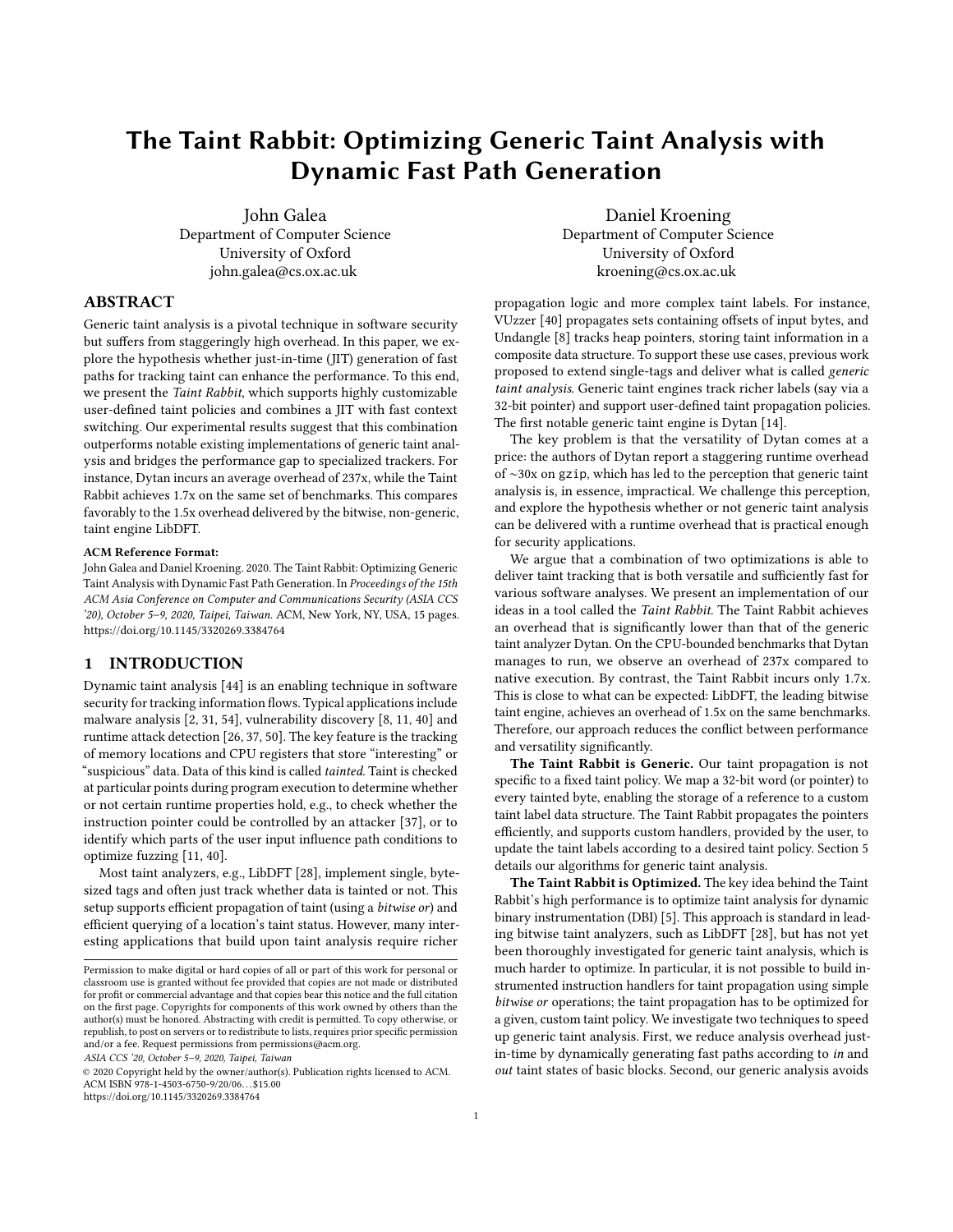expensive context-switching by limiting function calls. Section [6](#page-3-0) details these optimizations.

The Taint Rabbit's generic capabilities are assessed using three security applications, which employ different taint policies. The applications have been proposed previously but have not yet leveraged our efficient taint engine. Specifically, we evaluate an exploit detector [\[37\]](#page-11-5), a Use-After-Free debugger [\[8\]](#page-10-1) and a fuzzer [\[40\]](#page-11-3).

To measure performance, we use SPEC CPU 2017 [\[7\]](#page-10-5), commandline utilities, PHP and Apache as benchmarks. As baselines for comparison, we conduct the same experiments on a wide range of alternative trackers, including LibDFT [\[28\]](#page-11-7), DataTracker [\[48\]](#page-11-8), DataTracker-EWAH [\[40\]](#page-11-3), Traintgrind [\[29\]](#page-11-9), BAP-PinTraces [\[6\]](#page-10-6), Triton [\[41\]](#page-11-10), Dr. Memory [\[4\]](#page-10-7), DECAF [\[24\]](#page-11-11) and Dytan [\[14\]](#page-10-3). Results shows that the Taint Rabbit is the fastest generic taint tracker among those evaluated.

In summary, we make the following contributions:

- (1) Optimized and generic taint analysis. While optimized taint analyses have been proposed, none support extensible propagation logic, and thus lack versatility. Meanwhile, existing generic taint engines incur prohibitively high overheads. Our contribution bridges this gap via dynamic fast path generation and instrumentation that avoids calls.
- (2) The Taint Rabbit. We introduce a framework for building security applications based on dynamic taint analysis. The Taint Rabbit and the tools built upon it are all available at [https://github.com/Dynamic-Rabbits/Dynamic-Rabbits.](https://github.com/Dynamic-Rabbits/Dynamic-Rabbits)
- (3) An extensive evaluation. The Taint Rabbit is evaluated on several relevant benchmarks, including SPEC CPU 2017, and is compared with nine other taint-based systems. Three security applications are also assessed to demonstrate the versatility of the Taint Rabbit.

# 2 OVERVIEW

Figure [1](#page-1-0) illustrates the high-level design of our approach. Every new basic block observed during runtime is passed to the Taint Rabbit for instrumentation by the DBI platform. The Taint Rabbit weaves efficient instruction handlers, responsible for propagating taint generically, into the application's code. Instruction handlers are implemented in assembly to limit context-switching done by transparent function calls.

The Taint Rabbit employs a JIT approach to adaptively enhance the performance of generic taint analysis. It generates copies of original basic blocks but leaves them uninstrumented to establish fast paths. In particular, an uninstrumented basic block is executed when all of its input and output registers/memory are not tainted. Otherwise, the slow path is taken, implementing full-blown taint analysis. The basic variant of this scheme has been proposed previously and implemented in Lift [\[39\]](#page-11-12), but the Taint Rabbit can do more: it also dynamically generates fast paths. If the Taint Rabbit encounters a set of in and out taint states that is frequently executed at runtime, the basic block is duplicated again and instrumented specifically to handle the particular case. Irrelevant instructions that do not deal with taint for the given case are safely elided from instrumentation. Therefore, fully-instrumented code is executed less often than in conventional approaches as, due to additional fast paths, control is not always blindly directed to it upon tainted

<span id="page-1-0"></span>

Figure 1: High-level design of the Taint Rabbit

data. Our technique is based on the hypothesis that basic blocks are usually executed with the same taint states. Therefore, the cost of generating fast paths pays off.

Our approach allows the user to focus on defining the desired taint propagation policy, while the Taint Rabbit facilitates fast and generic taint analysis. Inspired by previous work [\[10,](#page-10-8) [53\]](#page-11-13), the user provides code describing how labels are merged and derived, without delving into intricacies regarding the internals of the engine.

# <span id="page-1-1"></span>3 APPLICATIONS OF TAINT ANALYSIS

There are numerous use-cases for taint analysis. We focus on three applications and emphasize that their taint policies and propagation logic differ.

Control-Flow Hijacking. Previous work [\[37\]](#page-11-5) has shown that taint analysis can detect control-flow hijacking attacks. Since the analysis only has to taint check control data, bitwise or operations suffice for propagating taint flags.

UAF Detection. Use-after-free (UAF) bugs are exploitable [\[45\]](#page-11-14). Undangle [\[8\]](#page-10-1) debugs such vulnerabilities by tracking heap pointers via taint analysis. Undangle monitors allocations and deallocations and sets pointer statuses stored in taint labels to LIVE and DAN-GLING, respectively. Taint is propagated when pointers are copied either directly or arithmetically, and a location is untainted if it is no longer a pointer. For instance, the subtraction of two pointers yields a taint-free distance even though both the sources are tainted.

A bitwise or operation is not suitable for pointer tracking; a location may be associated with one of three states, namely UN-TAINTED, LIVE, and DANGLING, and their merging cannot be appropriately done with the operation. Moreover, apart from pointer statuses, Undangle's labels also contain debugging data, e.g., PCs of pointer creations, and thus are of composite type. Instead of using a bitwise or, Algorithm [3](#page-12-0) (in the appendix) gives an implementation for propagating such labels via conditional statements.

Fuzzing. VUzzer [\[40\]](#page-11-3) uses taint analysis to discover interesting input bytes to mutate. The label is a bit set, where each bit corresponds to a byte of the input file. Since registers or memory may be influenced by multiple bytes, propagation performs a union operation. A bitwise or is sufficient if bit sets fit within the operand size; however, this is unlikely due to large input files. VUzzer therefore uses a bit array, implying that union operations require branching.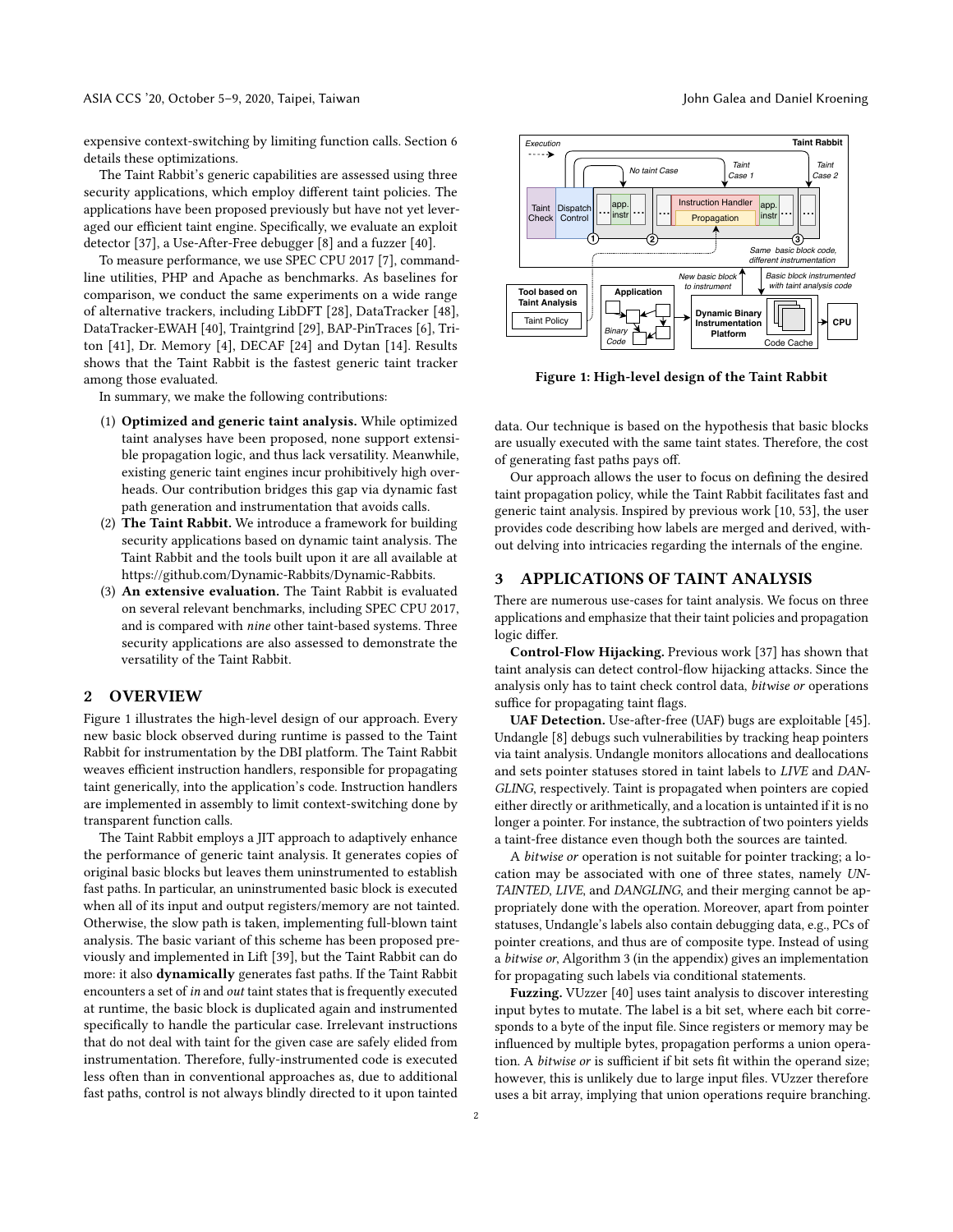While bitwise tainting is appropriate for some applications, others require richer capabilities. Yet, many taint engines are tuned solely for the former. Our approach is more versatile and suitable for all use cases.

# 4 TAINT ANALYSIS VIA DBI

Similar to previous research [\[12,](#page-10-9) [14,](#page-10-3) [28,](#page-11-7) [39\]](#page-11-12), we focus on an online analysis that is implemented using dynamic binary instrumentation (DBI) [\[5\]](#page-10-4). In DBI, basic blocks of the application under analysis are instrumented and stored in a code cache at runtime. The inserted code needs to be transparent so that it does not affect the execution of the application. To simplify tool development, DBI frameworks [\[36\]](#page-11-15), such as Pin [\[33\]](#page-11-16) and DynamoRIO [\[5\]](#page-10-4), allow the insertion of transparent calls, known as clean calls [\[20\]](#page-11-17), which invoke a given function at runtime. Essentially, these functions implement the taint analysis. However, before the call, a context switch is performed, which creates a dedicated stack and comprehensively spills/restores CPU registers [\[49\]](#page-11-18). Since taint analysis requires instrumenting many instructions to track data movements, these context switches incur high overheads of at least  $\sim$ [1](#page-2-1)5x<sup>1</sup>.

Consequently, DBI frameworks attempt to avoid clean calls and automatically inline analysis code with the application's instructions. Ideally, the context switches only spill/restore live registers used by the routines and therefore are cheaper than full clean calls. Figure [7](#page-11-19) (in the appendix) shows that this optimization reduces the overhead to ∼3.3x. Routines are inlined by DBI frameworks only if they are simple, i.e., they are small, avoid control-flow and perform no function calls themselves [\[20,](#page-11-17) [38\]](#page-11-20).

LibDFT exploits the inline optimization. Listing [1](#page-11-21) in the appendix shows one of its taint propagation routines. Essentially, propagation is done by bitwise tainting, which avoids long complicated code with conditional branches. Notably, the use of bit flags as taint labels, coupled with bitwise operations for propagation, yields simple routines, thus activating the inline optimization.

However, the propagation supported by LibDFT is limited. Previous work [\[48\]](#page-11-8) has extended LibDFT to track input file offsets. The work increased LibDFT's versatility, resulting in a new taint engine called DataTracker. With some modifications, DataTracker is used by VUzzer. However, the changes made in DataTracker break the original inline optimization. Listing [2](#page-12-1) (in the appendix) gives the instruction handler that corresponds to the one in listing [1.](#page-11-21) Because of the function calls and the branching in the instruction handler, Pin fails to inline and the performance drops. We ran DataTracker and confirmed the failure to inline by inspecting the logs produced by Pin. Our results on bzip2 also show that LibDFT is faster than DataTracker: LibDFT has an overhead of 2.6x, while DataTracker incurs 36x over native execution.

Although existing optimizations for propagating taint are effective, many are dependent on specific policies and taint label structures. LibDFT's inlining approach is mainly suitable for bitwise tainting. We believe that optimizations not tied to particular policies are desirable as they are more useful to the community who use taint analysis for a broad range of applications.

# <span id="page-2-0"></span>5 THE TAINT RABBIT

Generic taint analysis enables user-defined taint policies. The support of custom merging of labels during propagation is fundamental to avoid changing the internals of the taint engine for a particular application. We now describe the Taint Rabbit's high-level algorithms. Our optimizations are then detailed in the next section.

Binary Analysis. We scope our analysis to x86 binaries. The code that performs propagation consider the semantics of the instructions. This avoids tainting output locations unecessarily, e.g., tainting stack pointers.

Generic Label Structure. The unit of meta-data that the Taint Rabbit reasons over is a 32-bit word. The word may itself store tags or act as a pointer to any taint label structure $^2$  $^2$ . A NULL value represents "no taint".

Byte Granularity. Meta-data is mapped to every byte in memory and registers; e.g, a mov eax, ebx propagates four labels, one for each byte in ebx. Labels are stored in shadow memory [\[55\]](#page-11-22).

Generic Taint Propagation. As shown in Figure [2,](#page-3-1) taint labels are propagated via user-defined code called taint primitives. A taint primitive is a building block to taint propagation, and is responsible for deriving a taint label from a set of source labels. During propagation, the Taint Rabbit fetches the labels of source operands, applies appropriate primitives with respect to the semantics of x86 instructions, and assigns resulting labels to destination operands.

Three user-defined taint primitives are currently required for our supported instructions, and are informally defined as (1)  $src \rightarrow$ dst, (2) src, src  $\rightarrow$  dst, and (3) src, src  $\rightarrow_M$  meet. The first two primitives produce a label to associate with a destination byte from one and two sources respectively. For example, algorithm [3](#page-12-0) (in the appendix) is a src, src  $\rightarrow$  dst primitive. Meanwhile, inspired by previous work [\[10\]](#page-10-8), the third primitive obtains the highest lowerbounded label in a lattice.

We employ such a taint-primitive-based approach to facilitate user implementation of taint policies through separation of concerns, and to achieve flexible design in relation to the internals of the Taint Rabbit. With reasonable imprecision, we found that the three taint primitives are sufficient for our instruction handlers to track taint effectively, even for complex instructions such as punpckldq and pmaddwd.

The src, src  $\rightarrow_M$  meet and src, src  $\rightarrow$  dst primitives have different purposes despite both having a tuple of labels as their domain. The former primitive merges labels all associated with a source operand, while the latter, which may not be absorptive, derives a label to associate with a destination byte. Essentially, the meet primitive provides a method for the Taint Rabbit to obtain a single label that overall describes the taint of a multi-byte-sized operand. Regarding pointer tracking, given two labels that store a LIVE and DANGLING status respectively, their meet is a DANGLING status, while the derived label is UNTAINTED.

Under and Over Approximation. Instruction handlers propagate taint both under approximately and over approximately. The choice between the two approaches depends on the instruction. Under-approximate propagation occurs if each destination byte of an instruction is affected by a single source byte. Many transfer

<span id="page-2-1"></span><sup>1</sup>To quantify this overhead, we ran the DynamoRIO tool inscount that uses clean calls to count the number of instructions executed by an application. We see a slowdown of ∼15x on SPEC CPU 2017 (Figure [7](#page-11-19) in the appendix). <https://github.com/DynamoRIO/dynamorio/blob/master/api/samples/inscount.cpp>

<span id="page-2-2"></span> $^{2}$ In contrast to the Taint Rabbit, Dytan [\[14\]](#page-10-3) exposes a bit vector as its label structure instead of a generic pointer.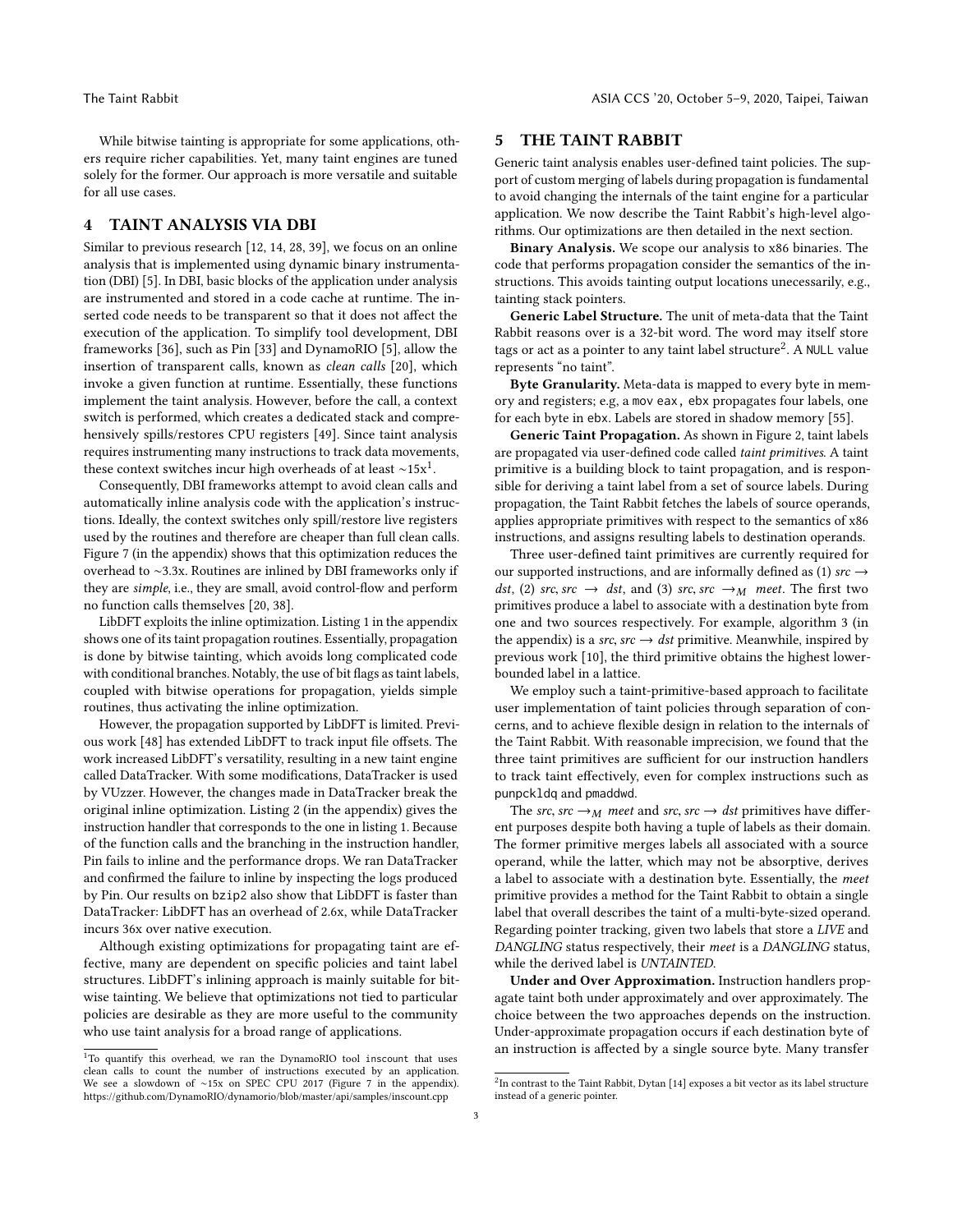<span id="page-3-1"></span>

Figure 2: User-defined primitives used by the Taint Rabbit to spread taint

| <b>Algorithm 1:</b> Under-Approx. Tainting via src, src $\rightarrow$ dst                        |  |  |  |  |  |  |  |
|--------------------------------------------------------------------------------------------------|--|--|--|--|--|--|--|
| <b>Data:</b> ID dst, ID src <sub>1</sub> , ID src <sub>2</sub> , Integer opnd size               |  |  |  |  |  |  |  |
| 1 for $i \leftarrow 0$ to opnd size - 1 do                                                       |  |  |  |  |  |  |  |
| $src\_label_1 \leftarrow lookup\_label(src_1 + i);$<br>$\overline{2}$                            |  |  |  |  |  |  |  |
| src label <sub>2</sub> $\leftarrow$ lookup label(src <sub>2</sub> + i);<br>3                     |  |  |  |  |  |  |  |
| $dst\_label \leftarrow src\_src\_dst_{primitive}(src\_label_1, src\_label_2);$<br>$\overline{4}$ |  |  |  |  |  |  |  |
| set_label( $dst + i$ , $dst\_label$ );<br>5                                                      |  |  |  |  |  |  |  |
| 6 end                                                                                            |  |  |  |  |  |  |  |
|                                                                                                  |  |  |  |  |  |  |  |
|                                                                                                  |  |  |  |  |  |  |  |
|                                                                                                  |  |  |  |  |  |  |  |

<span id="page-3-2"></span>instructions (e.g., mov) fall under this class. Meanwhile, instructions that have destination bytes influenced by multiple source bytes, such as arithmetic instructions (e.g. add), are handled overapproximately. In relation to explicit data-flow, we are not aware of other works that take such a hybrid approach when implementing instruction handlers; LibDFT and Triton perform underapproximate and over-approximate analysis respectively.

Algorithm [1](#page-3-2) gives an instruction handler for propagating taint from two sources to a destination. While handlers for other instructions differ, the algorithm exemplifies the crux of under-approximate generic taint analysis. The handler takes the size of the operands and the location IDs corresponding to the starting bytes of the destination and the two sources as inputs. We associate numerical IDs to all bytes in registers, and use addresses to refer to memory. The handler fetches the taint labels associated with two source bytes (lines 2–3), and applies the *src*, *src*  $\rightarrow$  *dst* primitive to obtain the resulting label dst\_label (line 4). At line 5, dst\_label is mapped to the destination byte.

At each iteration, a label is propagated to the i<sup>th</sup> byte of the destination by solely considering the labels mapped to the i<sup>th</sup> bytes of sources. The algorithm is therefore under approximate; sources may influence more than just the i<sup>th</sup> destination byte, e.g., due to arithmetic. In such cases, the Taint Rabbit performs over approximate generic taint propagation, which is described in Algorithm [2.](#page-3-3) Under this setting, all bytes of the destination operand are tainted based on meet labels. Each source operand is considered individually, as the meet primitive is applied to all of their bytes (lines 3–8). The first loop results in obtaining the meet labels, namely  $meet\_label_1$  and  $meet\_label_2$ . The next loop iterates over each byte of the destination operand, where at line 10, the src, src  $\rightarrow$  dst primitive is applied to the meet labels. The derived label is then mapped to the corresponding destination byte at line 11.

| <b>Algorithm 2:</b> Over-Approx. Tainting via src, src $\rightarrow$ dst                              |
|-------------------------------------------------------------------------------------------------------|
| <b>Data:</b> ID dst, ID src <sub>1</sub> , ID src <sub>2</sub> , Integer opnd size                    |
| 1 meet label <sub>1</sub> $\leftarrow$ UNTAINT;                                                       |
| 2 meet label <sub>2</sub> $\leftarrow$ UNTAINT;                                                       |
| 3 for $i \leftarrow 0$ to opnd size - 1 do                                                            |
| $label \leftarrow$ lookup_label(src <sub>1</sub> + i);<br>$\overline{\mathbf{4}}$                     |
| meet_label <sub>1</sub> $\leftarrow$ meet <sub>primitive</sub> (meet_label <sub>1</sub> , label)<br>5 |
| $label \leftarrow$ lookup_label(src <sub>2</sub> + i);<br>6                                           |
| $meet\_label_2 \leftarrow meet\_label_2 \leftarrow meet\_label_2$ , label<br>7                        |
| 8 end                                                                                                 |
| <b>9 for</b> $i \leftarrow 0$ to opnd_size - 1 <b>do</b>                                              |
| $dst\_label \leftarrow src\_src\_dst_{primitive}(meet\_label_1,$<br>10                                |
| $meet\_label_2);$                                                                                     |
| set_label( $dst + i$ , $dst$ _label);<br>11                                                           |
| 12 end                                                                                                |

<span id="page-3-3"></span>Algorithms [4](#page-12-2) and [5,](#page-12-3) which show the usage of the  $src \rightarrow \text{dst}$ primitive, are in the appendix. They are similar to Algorithms [1](#page-3-2) and [2,](#page-3-3) but only accept one source operand. We implement them to propagate taint for instructions such as mov, inc, and bswap.

# <span id="page-3-0"></span>6 OPTIMIZED DESIGN

The previous section describes the Taint Rabbit's high-level algorithms for generic taint analysis. We now focus on the Taint Rabbit's design optimized for DBI.

### 6.1 Challenges

We address the following non-trivial challenges:

High Tracking Rate. Dynamic taint analysis incurs overhead due to the high execution rate of instruction handlers. On a test run, we measured that at least 73% (over 8 billion) of the instructions executed by bzip2 conventionally require instrumentation. This challenge is addressed in Section [6.2.](#page-4-0)

Expensive Context Switching. Unlike bitwise tainting, generic taint propagation is more complex, e.g., due to control flow. This leads to expensive context-switching incurred by clean calls. We address this challenge in Section [6.3.](#page-4-1)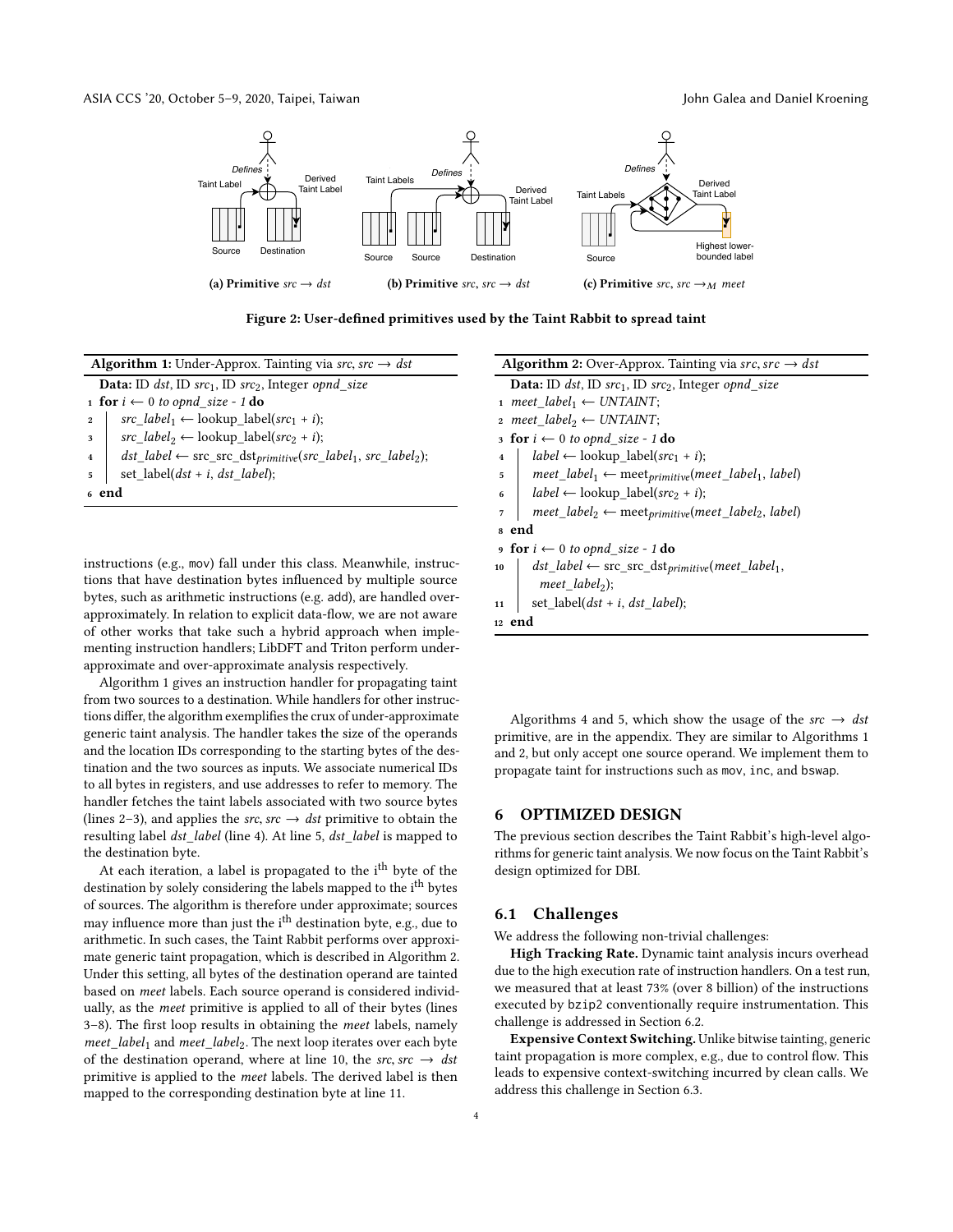# <span id="page-4-0"></span>6.2 Dynamic Fast Path Generation

The Taint Rabbit generates fast paths to reduce the execution of instruction handlers. We now detail the actual process of the Taint Rabbit. A code example is shown in Figure [10](#page-14-1) in the appendix.

Truncation. When a new basic block is provided by the DBI platform, the Taint Rabbit starts off by finding any memory addresses that cannot be determined at the start of the basic block due to non-static dependencies. Such addresses are problematic as their taint statuses cannot be checked prior to fast path entry at runtime. The issue is mitigated by truncating basic blocks at points where memory dereferences are calculated based on register values that are inconsistent with their starting values<sup>[3](#page-4-2)</sup>. The truncated code is no longer considered at this point, but is treated as a new separate basic block that undergoes its own analysis. The inputs and outputs of the basic block are then retrieved and stored in a set by simply inspecting the remaining, non-truncated, instructions.

Code Duplication. Next, the basic block is copied to produce multiple adjacent instances of it. A global map M associates a basic block ID with meta-data specifying the different cases of instrumentation; ergo, the number of cases determines the total number of basic block instances. By default, this meta-data is initialized with two defined cases where all or none of the basic block's inputs and outputs are tainted. An entry label is inserted prior to each instance, and direct jumps are inserted at the ends to span over the code of other instances and exit. To uphold the one-exit-point property of basic blocks, control-flow app instructions are not duplicated and left at the end.

Taint Checks and Control Dispatch. The Taint Rabbit proceeds by inserting initial code to determine the in and out runtime taint states of a basic block at point of entry. The result is encoded as a mask where each bit indicates whether or not an input/output is tainted. Compare and branch code sequences check the encoded mask with the masks of the defined cases (retrieved via M) and direct control to appropriate basic block instances. The fall-through implies that a new case is encountered and poses as an opportunity for fast path generation. An unhandled case defaults to the execution of the fully-instrumented basic block instance.

Placed in the common path, taint checking is performance critical. The dispatcher must direct control fast. Determining the taint status of an input/output by inspecting all of its pointer-sized tags one-by-one is costly due to many comparison instructions and cache pollution. The Taint Rabbit alleviates this issue by quickly checking registers via an over-approximate scheme where a taint status bit is tracked for each register. Apart from conducting generic taint analysis, our instrumented paths also maintain these bit statuses. Therefore, a lot of the dispatcher's checking process is shifted down to less-critical paths, away for the uninstrumented fast path. To a certain extent, the idea of using over-approximate tags is similar to [\[42\]](#page-11-23), but the Taint Rabbit cleverly uses the pext instruction [\[25\]](#page-11-24) to aid quick construction of the mask. Although checks are overly imprecise due to higher granularity (e.g., partial registers may be incorrectly deemed as tainted), propagation is still done by our precise instruction handlers. Moreover, with regards to taint checks of

<span id="page-4-3"></span>

Figure 3: Dynamic Fast Path Generation

memory, the Taint Rabbit leverages SIMD instructions, e.g., ptest, to efficiently test multiple labels simultaneously.

Data-flow Analysis and Instrumentation. The basic blocks are then instrumented with taint propagation code. The paths for the two default cases are established by having one basic block fully instrumented and another without any instrumentation at all. To handle other cases determined at runtime, forward data-flow analysis is performed on the basic block to identify which instructions deal with tainted operands. Such instructions propagate taint and are therefore instrumented, while others are elided. Naturally, the initial in-set for data-flow analysis includes the in and out taint states of the particular case.

Inlining instrumentation code which is based on user-defined taint primitives may result in large code fragments that stresses the instruction cache and the encoding to the DBI cache. This issue is exacerbated by the instrumentation of duplicated basic blocks. As a mitigation, the Taint Rabbit outlines instruction handlers to shared code caches at the user's discretion. Note, outlining does not use clean calls but trampolines.

Fast Path Generation. Figure [3](#page-4-3) describes the process of dynamic fast path generation. A clean call is performed (infrequently) when no fast path exists for a new set of *in* and *out* taint states. The mask of the unhandled case is retrieved and registered by updating M. The existing code fragment is then flushed out from the DBI cache, and instrumentation is re-triggered; now with the inclusion of the missed path. The Taint Rabbit also has a stopping mechanism that prevents basic blocks from attempting generation if intended fast paths do not actually elide any instructions. Finally, rather than immediately triggering dynamic fast path generation, we employ conventional JIT heuristics [\[43\]](#page-11-25), based on execution count to reduce latency induced by flushing.

### <span id="page-4-1"></span>6.3 Efficient Instruction Handlers

Building a generic taint engine with a high-level programming language renders instruction handlers, responsible for propagating taint, too complex to be automatically inlined by a DBI tool. Therefore, instruction handlers are built using hand-crafted x86 assembly

<span id="page-4-2"></span> $3$ Our actual implementation is more advanced with constant propagation. For example, instead of promptly truncating upon push and pop instructions, the Taint Rabbit patches operands with offsets resulting from stack pointer decrements and increments.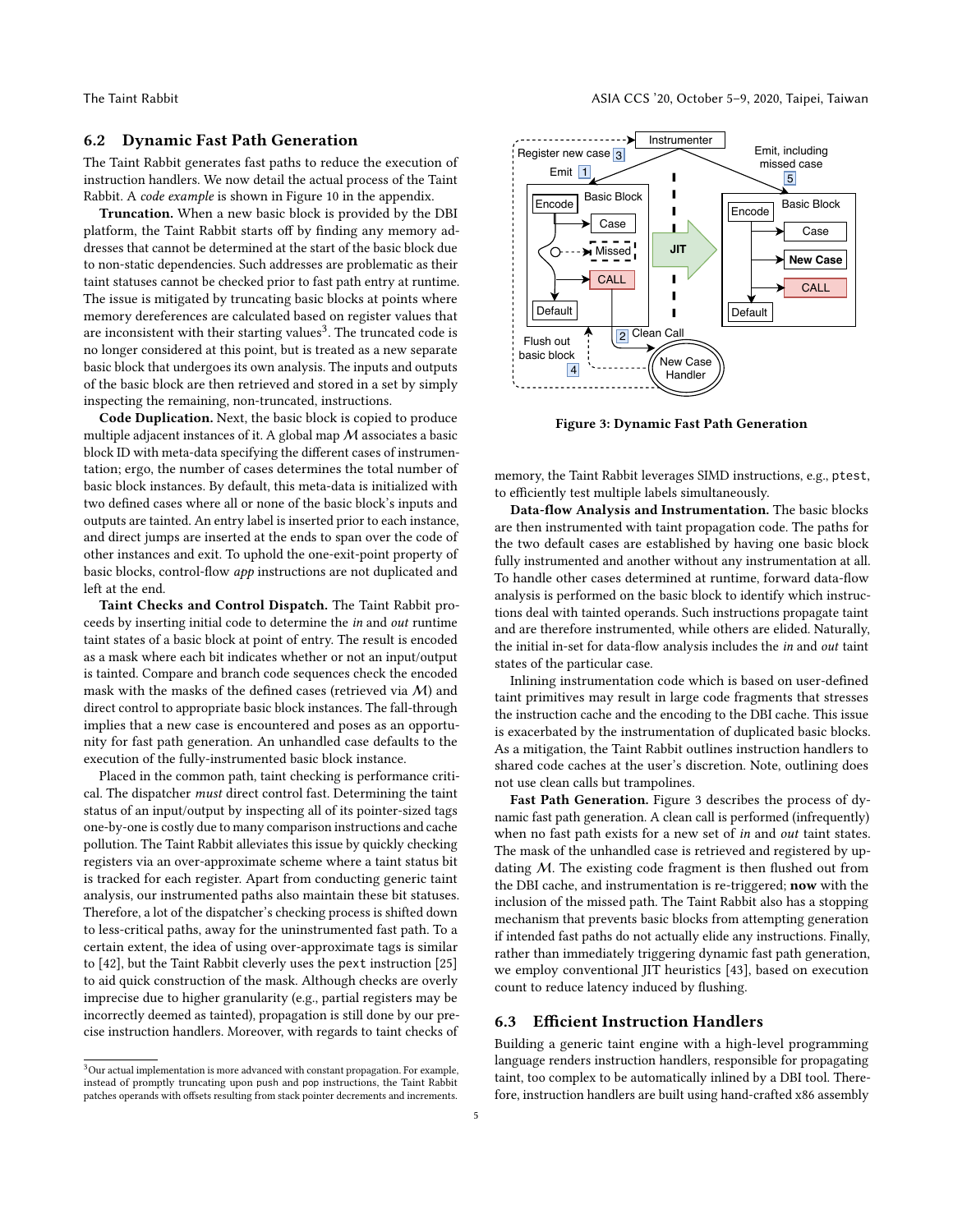code. Although previous work [\[4,](#page-10-7) [12\]](#page-10-9) take a similar approach, their instruction handlers are coded for bitwise tainting, using simple or operations, rather than for generic taint analysis. Many instructions are supported including those related to SIMD. We designed the code to follow known practices for optimization to best of our abilities [\[25\]](#page-11-24). Iteration and branching are reduced with instruction handlers, amounting to over 970 in count, being specific not only to different opcodes but also operand sizes and types. The loops in Algorithms 2 and 3 are unrolled.

Instruction handlers do not use a stack but rely on thread-local storage and registers for memory. Although over approximation is slower than under-approximation, owing to the meet primitives, it is only performed when analyzing certain instructions as described in Section [5.](#page-2-0) Taint primitives are provided memory operands referring to source taint labels and two general purpose (GP) scratch registers for their implementation. More spillage is performed if the primitive requires more registers.

# 6.4 Other Optimizations

We also adopt previously proposed optimizations [\[4,](#page-10-7) [28,](#page-11-7) [39\]](#page-11-12). First, live register analysis is done to only spill/restore register values that are relied upon by subsequent application instructions. Second, we optimize taint checks by minimizing redundant shadow address translations when memory operands share the same base address. Third, space overhead is reduced by creating shadow memory on demand, with the first write, detected via special faults. Lastly, memory dereferences are minimized by using addressable thread local storage to access frequent fields, e.g., registers' shadow memory.

# 6.5 Implementation

The Taint Rabbit is the core of the Dynamic Rabbits, a suite of binary analysis libraries for building taint-based tools. The Dynamic Rabbits are built upon DynamoRIO and Dr. Memory. They consist of over 70,000 lines of C code (including tests) and their source is available at [https://github.com/Dynamic-Rabbits/Dynamic-Rabbits.](https://github.com/Dynamic-Rabbits/Dynamic-Rabbits) Furthermore, Dr. Memory's shadow memory library Umbra [\[55\]](#page-11-22) was enhanced to handle 32-bit tags. We also implemented a new DynamoRIO library called drbbdup, which duplicates code of basic blocks. In turn, drbbdup is used to implement fast path generation. The majority of drbbdup's code has been merged to DynamoRIO's repository[4](#page-5-0) .

Several tools, including Perf [\[18\]](#page-10-10), were leveraged to profile the Taint Rabbit. Analysis results, visualized via flame graphs [\[22\]](#page-11-26), are shown in the appendix (Figure [8\)](#page-12-4).

# 6.6 Limitations

Currently, the Taint Rabbit does not analyze 64-bit binaries. The main reason is that many existing engines, particularly LibDFT, only support 32-bit and direct experimental comparisons are vital to reduce threats to validity. Moreover, the Taint Rabbit supports many but not all x86 instructions (mainly floating point). In the appendix, Table [4](#page-13-0) provides a comprehensive list of the supported instructions. When an unsupported instruction is encountered, all destinations are untainted to avoid false positives. To penalize the Taint Rabbit, this process is done via a clean call.

Our approach is more versatile than bitwise tainting. However, while instruction handlers are call-free, user-defined taint primitives could break the optimization. These include primitives that perform a call to allocate dynamic memory. We mitigates this issue with an inline custom allocator that performs clean calls in a slowpath only when requesting additional memory for management.

Regarding fast path generation, truncation of basic blocks circumvents static whole-program pointer analysis. However, it is not a perfect solution as the number of basic block increases as a consequence. This, In turn, increases the number of taint checks done by the dispatcher. Moreover, rep instructions, which deal with many bytes, are not checked, as determining their in and out taint states could be expensive. Therefore, these instructions are treated as potential taint sources when conducting forward data-flow analysis, and are always instrumented.

Issues concerning high memory overheads may also arise when analyzing large applications. The main cause is due to the Taint Rabbit's scaled up shadow memory where a 32-bit pointer is mapped to each application byte. To address this challenge, we implemented a simple garbage collector that is triggered when memory is low. The collector iterates over shadow memory blocks and checks whether they store any tainted data. If an entire block is found to store only untainted data, i.e., NULL values, it is deallocated.

# 7 EVALUATION

We performed an experimental evaluation to answer the following research questions.

- RQ1: How much does call-avoiding instrumentation and dynamic fast path generation improve the performance of generic taint analysis?
- RQ2: With these techniques, is the performance of generic taint analysis comparable to the state of the art of bitwise taint analysis?
- RQ3: Can the improved generic taint analysis scale to realworld target-applications?
- RQ4: Does a primitive based approach enable generic taint analysis?

Experiments ran on 32-bit Ubuntu 14.04 LTS machines, each equipped with an 8 core 2.60 GHz Intel Core i7-6700HQ CPU and 32 GB RAM. Full results with numerical figures<sup>[5](#page-5-1)</sup>, along with scripts for running many of our experiments $^6$  $^6$ , are available online.

# 7.1 The Taint Rabbit Engines

The Taint Rabbit (TR) offers two generic taint engines. As a baseline, TR-CC has instruction handlers implemented in C and uses clean calls. The second engine, TR-RAW, has its instruction handlers implemented in assembly without clean calls. When combined with fast paths, these variants are referred to as TR-CC-FP and TR-RAW-FP. The engineering effort required to implement another taint engine, namely TR-CC, as our baseline was worthwhile to answer RQ1.

For our experiments, the Taint Rabbit considers two taint policies. The first policy (TR-ID) assigns a new numerical ID to each destination byte whenever taint propagation occurs. This policy could

<span id="page-5-0"></span><sup>4</sup>https://github.com/DynamoRIO/dynamorio/issues/4134

<span id="page-5-1"></span> $^{5}$ https://docs.google.com/spreadsheets/d/1gAm7GJBB3Rl4bf $\mathrm{TwWq}\text{-}$ 

[ITcNyVuRtTH2vQYYaS3n-OUk/edit?usp=sharing](https://docs.google.com/spreadsheets/d/1gAm7GJBB3Rl4bfTwWq-ITcNyVuRtTH2vQYYaS3n-OUk/edit?usp=sharing)

<span id="page-5-2"></span><sup>6</sup><https://github.com/Dynamic-Rabbits/Taint-Evaluator>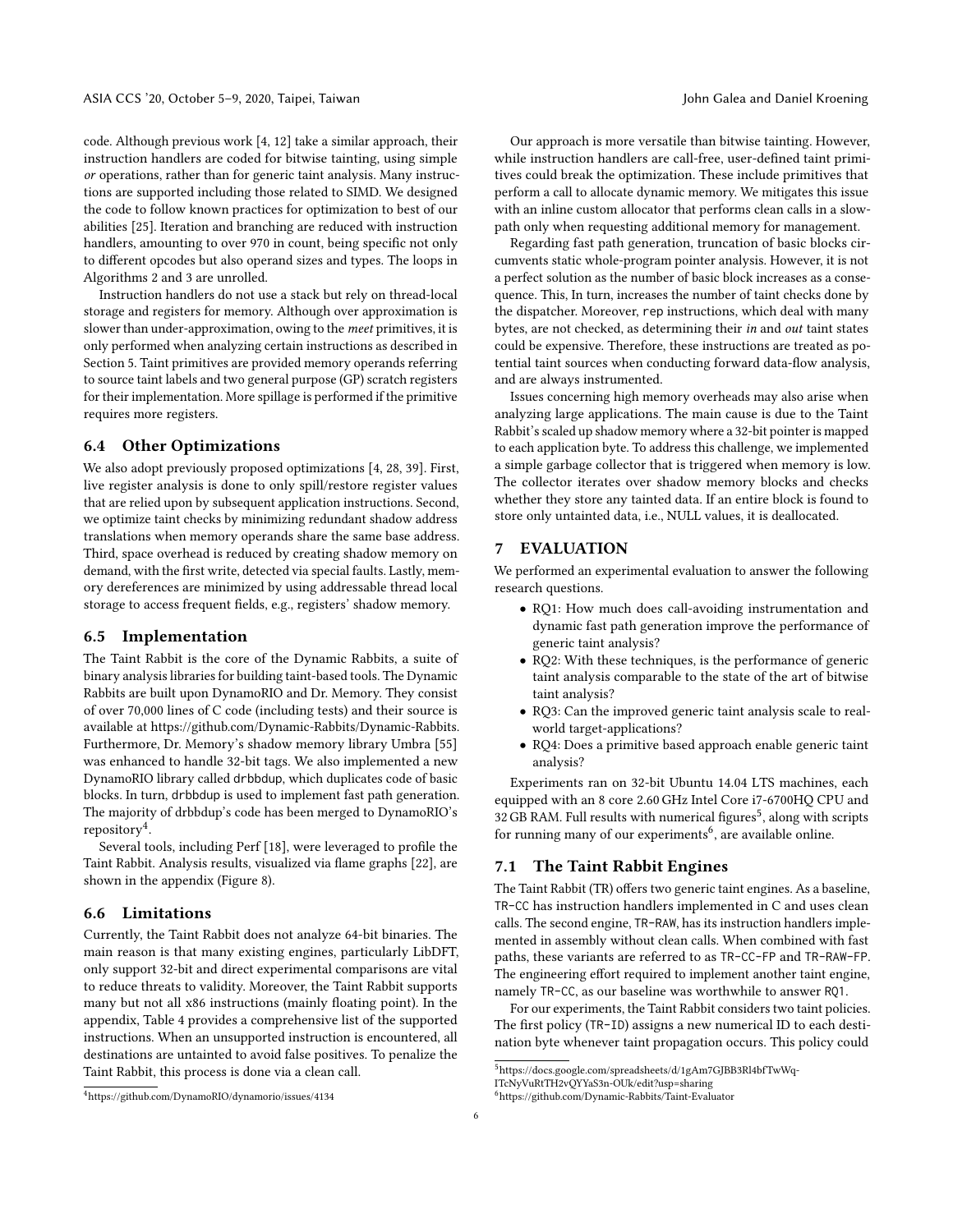serve as a basis for a static single assignment trace generator. ID assignment is achieved by having the  $src \rightarrow dst$  and  $src, src \rightarrow dst$ primitives increment a counter if any source is tainted. The 32-bit tags contain the IDs and are not used as pointers.

The second policy (TR-BV) propagates bit vectors similar to the multi-tag policy adopted by Dytan. Instead of mapping a separate bit vector to each tag, which results in high memory usage, our policy represents bit vectors concisely. We use a global reduced binary decision tree, similar to previous work [\[11\]](#page-10-2). However, the algorithms presented previously are recursive and would break our call-free optimization upon union operations. Therefore, we devised iterative variants where clean calls are done only when inserting a new allocated node to the tree. Through this memoization, inserted nodes only represent bit vectors that have not been encountered previously. The  $src \rightarrow \text{dst primitive simply transfers a source's}$ pointer referring to a node in the tree, while the other primitives efficiently perform unions via inlined hash-lookups. Note, our two policies cannot be implemented with a bitwise taint engine, and therefore their consideration is vital to answer RQ1, RQ2 and RQ3.

### 7.2 Other Taint-Based Systems

To aid answer RQ2 and RQ3, we ran nine other taint analyzers on our benchmarks as baselines for comparison. Table [5](#page-13-1) (in the appendix) gives a summary of their main features. LibDFT [\[28\]](#page-11-7) inlines bitwise taint analysis, while Dytan [\[14\]](#page-10-3) performs user-defined operations on bit vectors containing multiple tags. Triton [\[41\]](#page-11-10) is another framework that uses Pin for tracing. DataTracker [\[48\]](#page-11-8) focuses on data provenance; a variant, named DataTracker-EWAH [\[40\]](#page-11-3), records input offsets to optimize fuzzing. We also ran BAP-PinTraces [\[6\]](#page-10-6), which generates execution logs of instructions that deal with taint. Its taint propagation routines are not implemented specific to the semantics of instructions, but instead leverage the DBI's IR to determine source and destination operands. DECAF [\[24\]](#page-11-11) is a QEMUbased taint tracker that inlines precise bitwise propagation to Tiny Code Generator (TCG) instructions, and Taintgrind [\[29\]](#page-11-9) is a taint engine built upon Valgrind [\[36\]](#page-11-15). Moreover, the Dr. Memory [\[4\]](#page-10-7) debugger builds on DynamoRIO to check the addressability of memory using bitwise tainting. Unfortunately, we are unable to assess its taint analysis separately as it is tightly coupled with other components. Therefore, its reported overhead also includes memory checks. However, we did remove code in DataTracker-EWAH and BAP-PinTraces that concerns logging to file for better evaluation. DBI overhead was also measured separately without taint analysis. We give results for Pin, DynamoRIO and Valgrind, labeled as <code>Pin-Null $^7$  $^7$ ,DR-Null</code> and <code>Nullgrind</code>, respectively.

# <span id="page-6-1"></span>7.3 Performance

In order to answer RQ1, RQ2 and RQ3, we measure the performance of the Taint Rabbit on benchmarks relating to compression, PHP, image parsing, Apache and SPEC CPU. For these experiments, we set the Taint Rabbit to taint all data read from files, sockets, commandline arguments and environment variables. While we envisage better performance with less taint introduction, our methodology aims for a grounded evaluation, measuring the worst performance

cases where taking optimal fast paths is difficult due to comprehensive tainting. No taint is introduced when running other tools, which nevertheless instrument instructions despite no taint propagation. However, our setup benefits instruction handlers which perform efficiently when dealing with untainted data only. There are exceptions, e.g., Dr. Memory, which automatically tags memory. We also set BAP-PinTraces to taint command-line arguments to circumvent its fast-forward mechanism and measure its overhead for conducting taint analysis.

Compression tools First, the Taint Rabbit is evaluated on wellknown compression utilities, including gzip, bzip2, pigz and pxz. Results are given in Figures [4a–4d.](#page-7-0) As input, all applications were given a file that is 9.2 MB large and contains random data. We note that TR-CC-ID and TR-CC-BV are substantially slower than their RAW counterparts. For instance, TR-CC-BV and TR-RAW-BV incur overheads of 258x and 3.7x respectively compared to native runs. The use of fast paths further enhances performance: TR-RAW-BV-FP reduces the overhead from 3.7x down to 2.3x. Results also show the positive impact of fast paths with respect to expensive clean-call implementations; TR-CC-BV-FP achieves 42.6x overhead. Consequently, fast paths also benefit users who wish to implement taint primitives using a high-level programming language.

Regarding existing tools, Dytan incurs a 308x overhead and is significantly surpassed by TR-CC-BV-FP and TR-RAW-BV-FP. All other generic engines, including DataTracker, are also slower than TR-RAW-BV-FP. For instance, DataTracker and DataTracker-EWAH incur overheads of 6.7x and 40.5x on gzip. By contrast, TR-RAW-BV-FP only results in an overhead of 1.8x. Triton suffers from the heaviest slowdown; we aborted Triton's run on bzip2 after 60 hours and therefore no result is reported. Owing to efficient bitwise tainting, LibDFT is faster than TR-RAW-BV-FP on average. It obtains 1.9x overhead as opposed to 2.3x achieved by TR-RAW-BV-FP.

PHP. The Taint Rabbit also ran on PHP 7.2.4 using PHPBench [\[32\]](#page-11-27), a framework that provides a collection of micro/macro benchmarks for measuring performance. We ran the following benchmarks with 10,000 revolutions each: container, hashing, kde and statistics. The results are presented in Figures [4e–4h.](#page-7-0) An improvement is achieved by TR-RAW-BV-FP when compared to TR-CC-BV; the former achieves 94.9x while the latter incurs a staggering 806.4x overhead relative to native execution time. Fast paths also enhances performance for the clean call implementation, with TR-CC-BV-FP resulting in 187.5x.

Several taint engines, including Dytan and TR-CC-BV, crashed on the kde benchmark. The crash is caused by an integer overflow error, and we suspect that the slowdown imposed by taint analysis is to blame. We do not encounter this error when benchmarking performant engines such as LibDFT, TR-RAW-BV and TR-RAW-ID.

Another observation is that TR-RAW-BV and TR-RAW-ID perform faster than TR-RAW-BV-FP and TR-RAW-ID-FP, despite the use of fast paths. The issue is that TR-RAW-ID-FP fails to amortize many of its initial overheads, such as those posed by the dispatcher and the generation of fast paths pertaining to untaint cases. Since the majority of the PHP benchmarks take less than a second to execute natively, the optimizations of TR-RAW-ID-FP do not have enough time to be effective. Overall, this leads the overhead to increase from to 62.2x to 89.6x. Nevertheless, TR-RAW-ID-FP still outperforms all

<span id="page-6-0"></span> $^7\rm{We}$  ran the same Pin-Null tool provided by previous work [\[28\]](#page-11-7).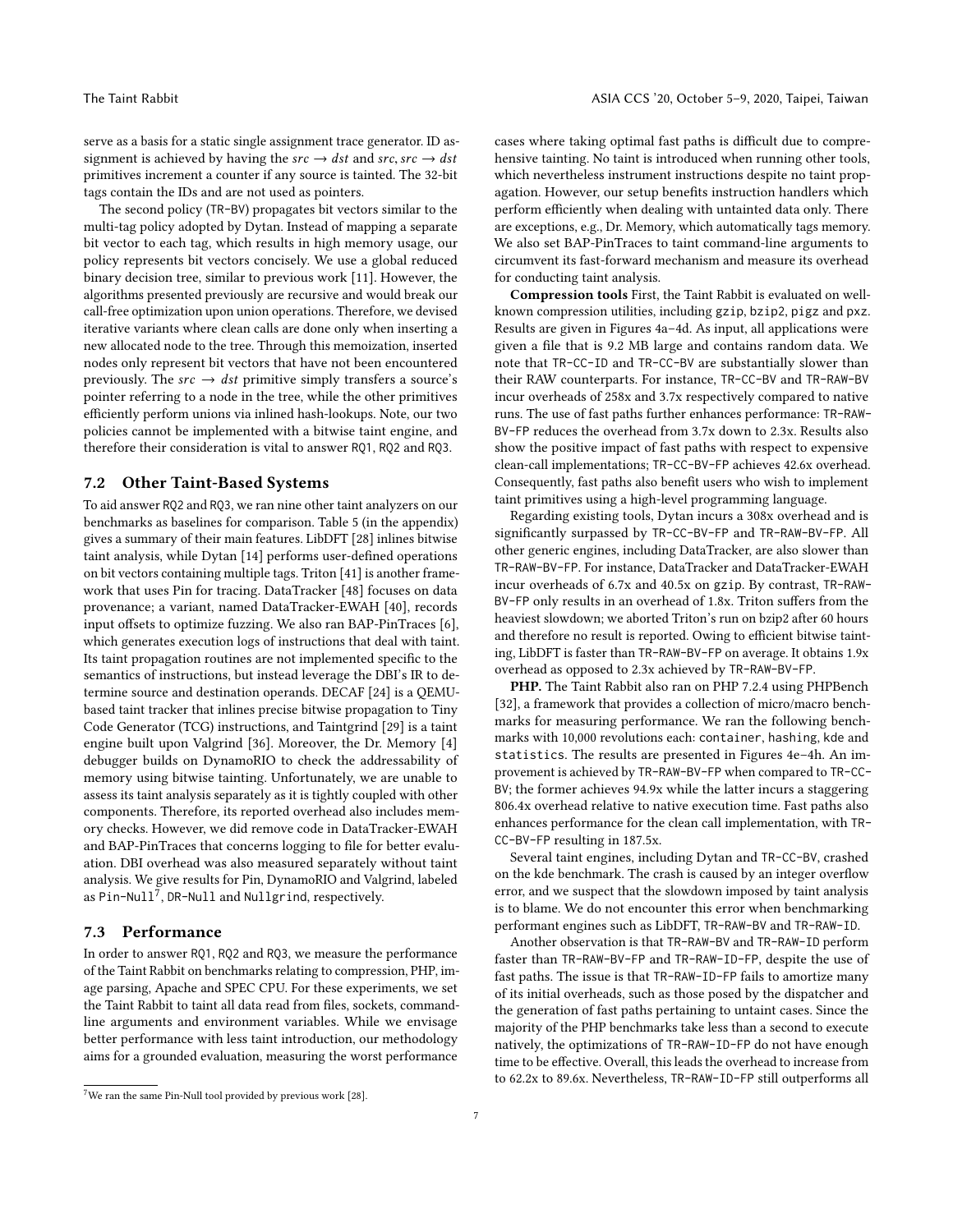<span id="page-7-0"></span>

Figure 4: Results of the Taint Rabbit and other taint systems on command-line utilities, PHPBench and Apache. Missing entries imply that the corresponding taint engine timed-out or crashed.

other existing generic taint analyzers. For example, it is faster than DataTracker, which incurs 250.1x overhead.

Image Parsing. We consider djpeg and gif2png as two exemplars of image parsing. Results are given in Figures [4i–4j.](#page-7-0) Similar to the results presented so far, we again observe the high overheads incurred by existing generic taint engines. For instance, when running djpeg, DataTracker, DataTracker-EWAH, and Dytan achieve slowdowns of 2.7x, 13.8x and 24.3x respectively over native execution time. Meanwhile, TR-RAW-BV-FP yields better results with just an overhead of 1.3x. Interestingly, fast paths do not contribute to performance on this benchmark for RAW implementations as they are not significantly taken due to the high amount of taint data. The short one-second runtime of gif2png also renders generation difficult to amortize. Nevertheless, TR-CC-BV-FP achieves a lower overhead of 222.6x on gif2png in comparison to TR-CC-BV, which incurs 292x. Since clean call based instruction handlers are expensive, their elision is more effective in improving performance than those implemented in efficient assembly code.

Apache. Figures [4k–4l](#page-7-0) depict our results on Apache 2.4.33. The benchmark tool ab [\[21\]](#page-11-28) was used to send 10,000 and 100,000 requests to Apache. Results again show that fast paths speed up taint engines implemented using clean calls. TR-CC-BV-FP results in 29.5x overhead over native runtime execution, which is less than the overheads of 51.4x and 122.8x incurred by TR-CC-BV and Dytan respectively. Moreover, TR-RAW-ID-FP is only slightly slower than LibDFT; the former obtains 7x overhead, while the latter achieves 6.1x. Since our experiments have Apache mainly deal with I/O,

<span id="page-7-2"></span>

Figure 5: Average results on SPECrate 2017

Triton completes the experiment, albeit slowly with 334x overhead. DataTracker and DataTracker-EWAH both time-out after 3 hours.

SPEC CPU 2017. Average results obtained using the SPECrate 2017 Integer benchmark<sup>[8](#page-7-1)</sup> are given in Figure [5.](#page-7-2) In particular, TB-RAW-ID achieves an overhead of 36.7x over native execution and is reduced to 17.9x when fast paths are enabled. It fails to out-perform specialized bitwise taint engines such as LibDFT, which achieves 10.5x. However, this is expected given its trade-off for versatility. Moreover, the Taint Rabbit is significantly faster than Taintgrind which obtains an overhead of 278x.

We excluded the gcc and x264 benchmarks when calculating results due to known limitations of the Taint Rabbit. First, the Taint Rabbit ran out of memory on gcc. This problem should be mitigated

<span id="page-7-1"></span> $^8{\rm The}$  new SPEC<br>int 2017 does not support 32-bit systems.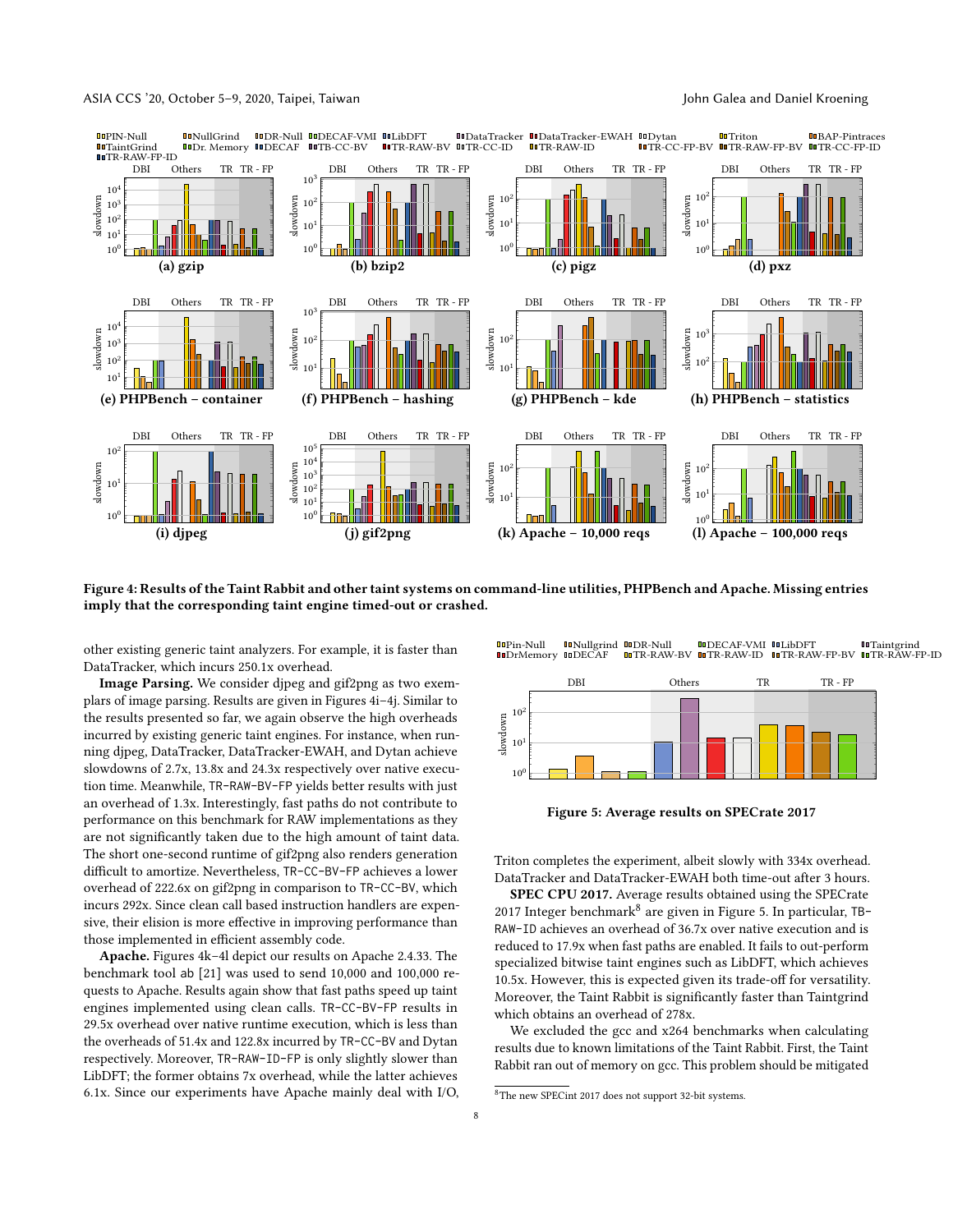in the future when the Taint Rabbit supports 64-bit architectures. Secondly, TB-RAW-BV timed-out on x264 because of high overhead. Moreover, we terminated experimentation of TB-CC-ID as the duration of the first benchmark (i.e., perlbench) exceeded 24 hours. Because of the unmanageable overhead of the clean-call implementations of the taint analyzers, we focused on the optimized versions when running the SPECrate benchmark. DataTracker also faced issues as it crashed on all benchmarks except for one. The remaining benchmark, namely x264, exceeded 24 hours.

### 7.4 Dynamic Fast Path Generation

Table [6](#page-13-2) found in the appendix provides statistics related to fast path execution. We gathered these statistics by running the training-sets of several SPEC CPU 2017 benchmarks. The first column specifies the percentage of basic blocks that were applicable for dynamic path generation. For instance, we exclude basic blocks consisting of just one instruction or those that do not contain data-flow. The second column details the average basic block size after truncation. The third column gives an approximation of the average number of instructions per basic block that elided instrumentation due to fast path generation. The fourth and fifth column indicate the total number of fast paths dynamically generated and reverts. The next three columns denote the execution counts of paths with no instrumentation, adaptive instrumentation, and full instrumentation respectively. Finally, the last two columns depict timelines relating to when fast paths were generated and executed during runtime.

Results show that execution dominantly takes fast paths. Although the most commonly executed path is that represented by the no taint case, generated fast paths are still notably taken. This is particularly the case for mcf. As one would expect, the number of fast paths generated is negligible to their number of executions.

Static vs. Dynamic Fast Paths. Lift [\[39\]](#page-11-12) does not generate fast paths just-in-time. It is fixed to only consider fast paths that do not engage in taint propagation posed by the no taint case. If any input or output of a basic block is tainted, execution leads to the slow fully-instrumented path. We call this approach static path generation, because no other fast paths are constructed at runtime.

In relation to RQ1, we validate the performance benefits of dynamic fast path generation over the static variant by running again the same set of experiments described in Section [7.3.](#page-6-1) Unfortunately, Lift is not publicly available. Therefore, we modeled similar functionality by modifying the Taint Rabbit and switching off dynamic fast path generation. Average results are given in Figure [6.](#page-8-0) TR-CC-BV-FP-DYNAMIC outperforms TR-CC-BV-FP-STATIC on all considered benchmarks. For instance, results obtain using the compression benchmarks show that TR-CC-BV-FP-DYNAMIC achieves an overhead of 42.6x, while TR-CC-BV-FP-STATIC incurs 81.8x overhead relative to native execution time. Moreover, TR-RAW-BV-FP-DYNAMIC is faster than TR-RAW-BV-FP-STATIC on the compression benchmarks and SPEC CPU. TR-RAW-BV-FP-STATIC incurs 2.7x and 25x overheads on these benchmarks respectively. Meanwhile, TR-RAW-BV-FP-DYNAMIC improves with overheads of 2.3x and 22.4x.

<span id="page-8-0"></span>

#### Figure 6: Static vs. Dynamic Fast Path Generation

<span id="page-8-1"></span>Table 1: Results for detecting control-flow attacks

| App.         | <b>CVE ID</b> | <b>TR-CHECK</b><br>(CC) | <b>TR-CHECK</b><br>(RAW-FP) |
|--------------|---------------|-------------------------|-----------------------------|
| RTF2Latex    | 2004-1293     | 3.75 s                  | 0.8s                        |
| <b>RSync</b> | 2004-2093     | 0.26s                   | 0.63 s                      |
| Aeon         | 2005-1019     | 0.24s                   | 0.5s                        |
| Nginx        | 2013-2028     | 1.6s                    | 1.94s                       |

# 7.5 Application-Specific Experiments

Apart from performance, we aim to validate the versatility of the Taint Rabbit. In particular, we show that it is feasible for our taintprimitive based approach to support three different taint policies to answer RQ4.

Control-Flow Hijacking Prevention. The first case is the detection of control-flow hijacking attacks. We use the Taint Rabbit to employ bitwise tainting similar to previous work [\[29\]](#page-11-9). The  $src \rightarrow \text{dst primitive does a move operation, while the src, src} \rightarrow \text{dst}$ and src, src  $\rightarrow_M$  meet primitives perform a bitwise or. Table [1](#page-8-1) presents the attacks detected by our tool called TR-CHECK. Although the short execution times of our benchmarks make amortization difficult, the Taint Rabbit has a faster mean detection time than our baseline. TR-CHECK-CC and TR-CHECK-RAW-FP result in average duration times of 1.46s and 0.97s respectively.

Use-After-Free Debugging. The second application, TR-UAF, uses taint analysis to track pointers and debug use-after-free vulnerabilities [\[8\]](#page-10-1). The 32-bit tags represent pointers to composite labels containing debugging information, and are propagated with primitives based on the policy described in Section [3.](#page-1-1) These labels are shared with tainted pointers derived from the same root address and reference counting is employed to manage their memory. Taint propagation is also turned off when entering allocation routines to prevent false triggers. Results are shown in Table [2.](#page-9-0) We validated the results by checking public bug reports and comparing alarms with those raised by Dr. Memory. Overall, it is feasible for taint primitives to support UAF bug detection.

Although our results suggest that Dr. Memory is faster than TR-UAF, the detection mechanisms which they employ are different and therefore performance cannot be directly compared. Unlike TR-UAF, Dr. Memory does not tag pointers to identify UAF vulnerabilities, but instead poisons freed memory regions.

Fuzzing. Although a thorough evaluation of the Taint Rabbit with respect to fuzzing is beyond the scope of this paper, we do show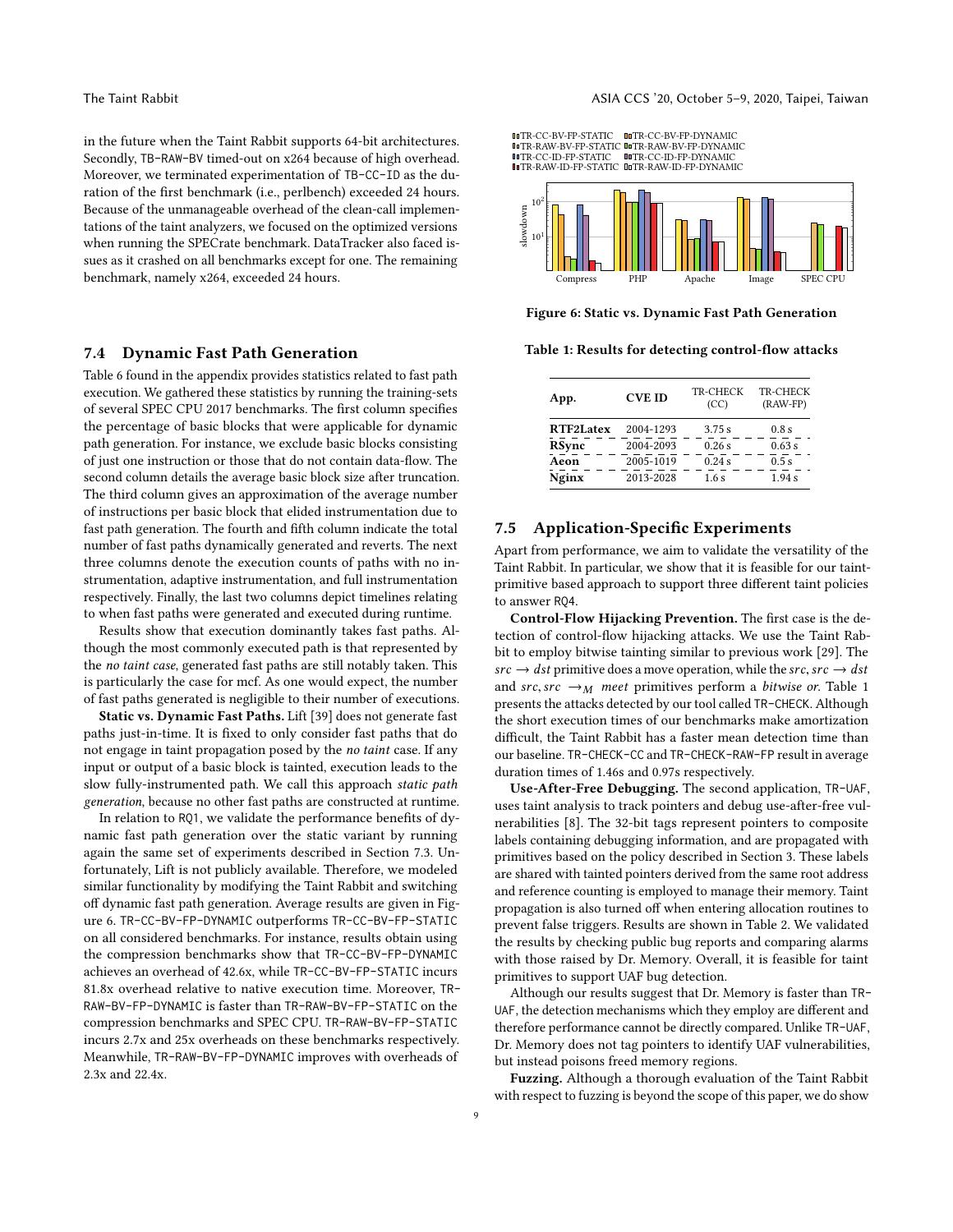<span id="page-9-0"></span>Table 2: Time taken to detect UAF Vulnerabilities

| App.   | <b>CVE ID</b> | Dr. Memory | TR-UAF |
|--------|---------------|------------|--------|
| V8     | 2017-5098     | 4.59 s     | 6.31 s |
| Yara   | 2017-5924     | 0.67 s     | 1.57 s |
| libzip | 2017-12858    | 1.51 s     | 1.24 s |
| lrzip  | 2017-5924     | 1.84 s     | 2.47 s |

<span id="page-9-1"></span>Table 3: Bug counts achieved by VUzzer and TR-Fuzz

| App.   | Total Bugs VUzzer TR-Fuzz |    |    |  |  |
|--------|---------------------------|----|----|--|--|
| base64 | 44                        |    |    |  |  |
| uniq   | 28                        | 26 | 27 |  |  |
| who    | 2136                      | 33 | 55 |  |  |

that our approach could be used for such purposes. We replaced VUzzer's taint engine with our own custom tool that provides the same output, i.e., a list of file offsets which affect lea and comparison instructions. The rest of VUzzer's code, e.g., its mutator, is left untouched. Table [3](#page-9-1) shows bug counts obtained on LAVA [\[19\]](#page-11-29) by VUzzer and our version called TR-Fuzz in 6 hour runs.

#### 7.6 Research Questions

RQ1: How much does call-avoiding instrumentation and dynamic fast path generation improve the performance of generic taint analysis?

Our results show that the Taint Rabbit brings its overhead of 224x down to 3.5x when call-avoiding propagation is enabled on benchmarks related to compression and image parsing. The optimization is effective because it essentially addresses the main bottleneck of expensive context-switching which is experienced by existing generic taint engines. Furthermore, fast paths alone reduces the overhead from 224x to 68.8x. The benefit of this optimization is its applicability as it can be employed to clean call based instruction handlers, thus avoiding the requirement of delving into low level assembly code. We observe positive synergy on these benchmarks when the two optimizations are used together bringing the overhead down to 2.7x. However, fast paths are mainly effective for long CPU-intensive applications where tainting does not comprehensively limit the execution of fast paths unlike witnessed for image parsing. On SPEC CPU, the overall overhead is reduced to 22.4x from 39.2x.

RQ2: With these techniques, is the performance of generic taint analysis comparable to the state of the art of bitwise taint analysis?

Inherently, specialized and generic taint engines have opposing performance and versatility trade-offs. The Taint Rabbit undergoes heavier analyses to support custom taint propagation logic. We therefore do not claim that the Taint Rabbit is faster than optimized bitwise tainting. On SPEC CPU, TR-RAW-ID-FP is slower than LibDFT with overheads of 17.6x and 10.5x respectively when compared to native runs. Nevertheless, the Taint Rabbit significantly reduces the performance gap that existed between the two types of analyses. On CPU-intensive benchmarks, related to compression and image parsing, which Dytan manages to run, we observe that

it incurs 237x overhead. Meanwhile, LibDFT obtains 1.5x and the Taint Rabbit is slightly slower with an overhead of 1.7x.

RQ3: Can the improved generic taint analysis scale to real-world target-applications?

With our proposed optimizations, we show that generic taint analysis has advanced in performance in comparison to existing engines. For instance, DataTracker fails to run SPEC CPU, while the TR-RAW-BV-FP achieves an overhead of 22.4x. On smaller real-world benchmarks relating to compression and image parsing, the Taint Rabbit has an overhead of 2.8x, and therefore still outperforms DataTracker, which incurs a slower overhead of 14.5x. Unfortunately, like existing generic tools, we did encounter a case, namely SPEC CPU's gcc benchmark, where the Taint Rabbit crashed due to memory limitations. However, this limitation is exacerbated by our current implementation which is intended to analyze 32-bit software. Nevertheless, the Taint Rabbit provides a new opportunity to better scale expensive dynamic analyses when applied to large and CPU-intensive applications.

RQ4: Does a primitive based approach improve the versatility of taint analysis?

To answer RQ4, we demonstrate versatility through experimental validation. Our results indicate that it is feasible for user-defined primitives to support security applications concerning exploit detection, UAF debugging and fuzzing, all of which rely on different taint policies.

# 7.7 Threats to Validity

Our experimentation setup may have impacted our results. Particularly, we used an old version of Pin (i.e., 2.14) as LibDFT and Triton do not support newer, potentially faster, versions. To reduce this threat, we ran Pin-Null with the latest version of Pin (i.e., 3.7) on the SPEC CPU benchmark. Shown in the appendix, results indicate no major changes in performance (with an average overhead difference of 0.01x). Moreover, unlike many other tools which use Pin as a DBI framework, we instead use DynamoRIO. Therefore results cannot be directly correlated. However, the Taint Rabbit is faster than other generic taint engines with high margins which should exceed any performance benefits provided by the DBI framework. Nevertheless, we also implemented our own baseline, TR-CC, to mitigate the threat.

Moreover, while the Taint Rabbit is generic, there might exist a taint policy that is inappropriate for our taint-primitive-based algorithms. Our findings might also differ on other benchmarks. We addressed these threats by considering three different taint policies and a wide range of complex benchmarks.

# 8 RELATED WORK

Several works have focused on efficient bitwise-tainting [\[3,](#page-10-11) [12,](#page-10-9) [39\]](#page-11-12). LibDFT carefully implements its routines so that they are automatically inlined by DBI tools. Minemu [\[3\]](#page-10-11) reduces register spillage by sacrificing SSE registers, which are assumed to being always dead, to store taint statuses. Lastly, Lift [\[39\]](#page-11-12) proposes static fast paths with Davanian et al. [\[17\]](#page-10-12) employing the approach system-wide. This is in contrast to our dynamic path generation. Such works present performant bitwise solutions but lack versatility.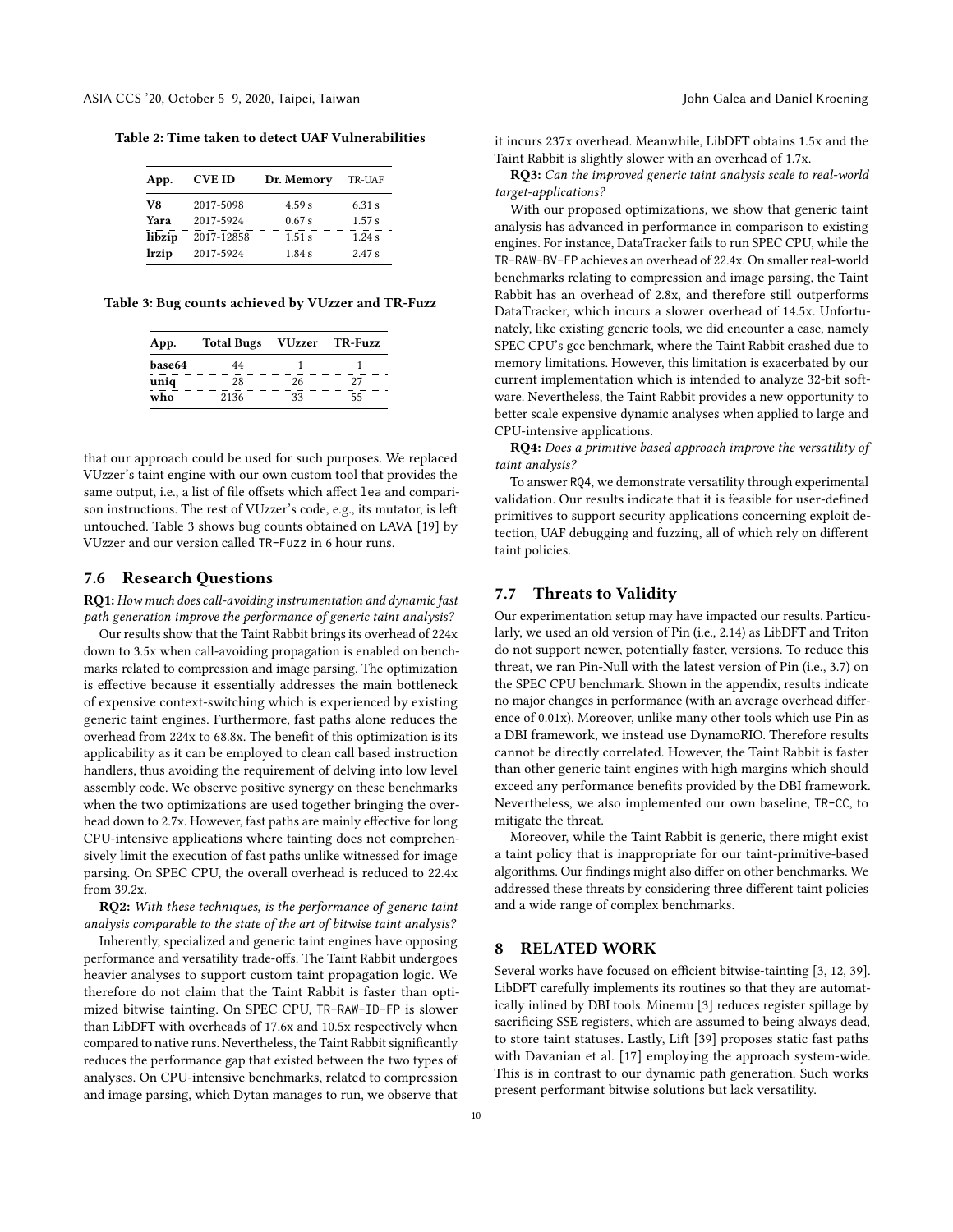Dytan [\[14\]](#page-10-3) supports generic taint analysis that enables the user to define the custom merging of multiple tags stored in bit vectors. Unfortunately, routines are not optimized and suffer from high overhead. DECAF [\[24\]](#page-11-11) performs bitwise-tainting inline to QEMU's TCG intermediate language, but maintains taint labels asynchronously via tracing at a slower pace. The Taint Rabbit aims towards generic taint analysis that is also optimized.

Other works [\[27,](#page-11-30) [42\]](#page-11-23) perform preliminary analysis to reduce runtime overhead. Jee et al. [\[27\]](#page-11-30) avoids instrumentation through code abstraction and TaintEraser [\[56\]](#page-11-31) leverages taint summaries of standard API functions. These approaches are orthogonal to our work, and could further improve performance.

While the Taint Rabbit is an online taint tracker, other works [\[9,](#page-10-13) [15,](#page-10-14) [34,](#page-11-32) [35\]](#page-11-33) propose offline variants where analysis is decoupled from the application's execution. FlowWalker [\[15\]](#page-10-14) employs DBI to log traces and after runtime performs taint analysis. StraightTaint [\[34\]](#page-11-32) takes a similar approach, but uses an efficient multi-threaded buffer to save data required for constructing the trace. Chabbi et al. [\[9\]](#page-10-13) investigate taint analysis performed on a secondary shadow thread, which is in sync with the application's thread. Meanwhile, Taint-Pipe [\[35\]](#page-11-33) has threads perform symbolic execution on code recently executed by the application until a concrete taint state is processed by an earlier spawned thread. Unlike the Taint Rabbit, these approaches face issues related to discrepancies in time of attack versus time of detection, or require expensive synchronization.

Iodine [\[1\]](#page-10-15) also uses dynamic information to drive static analysis. Instrumentation is optimistically pruned such that it avoids rollbacks upon violations of likely runtime invariants. The Taint Rabbit instead uses dynamic information when performing forward dataflow analysis to generate fast paths. Iodine does not support binaries and depends on a prior profiling stage.

Similar to versatility, precision is also a trade-off for better performance, and in the context of pointer tracking, has fostered several discussions [\[16,](#page-10-16) [46,](#page-11-34) [47\]](#page-11-35). The Taint Rabbit works at the byte-level for speed, while Yadegari et al. [\[52\]](#page-11-36) perform bit-level taint analysis to tackle obfuscation techniques.

Recently, Chua et al. [\[13\]](#page-10-17) investigated synthesising propagation. The approach aims to reduce implementation effort, but the efficiency of the generated analyses remains unclear. Therefore, our work provides reciprocal benefits.

DBI Optimisations. Regarding DBI optimizations, Kleckner [\[30\]](#page-11-37) reduces clean calls via partial inlining, while Wang et al. [\[51\]](#page-11-38) extend the applicability of persistent code caching. Hawkins et al. [\[23\]](#page-11-39) enhance DBI speed for JIT applications by using parallel memory mapping. Such approaches could further improve the Taint Rabbit.

# **CONCLUSION**

In this work, we make several contributions towards generic taint analysis. First, call-avoiding instruction handlers and dynamic fast path generation are shown to be effective optimizations. Second, we demonstrate that our approach, based on taint primitives, is flexible enough to support different taint policies.

While our results indicate that the implementation of instruction handlers with the avoidance of clean calls delivers the highest performance gains, fast paths also provides additional speed-ups once amortized. The total speed up is substantial: Dytan achieves an overhead of 237x on CPU-intensive benchmarks concerning compression and image parsing when compared to native execution times, and our optimizations enable the Taint Rabbit to reduce that overhead to 1.7x. Overall, the techniques presented reduce the performance gap between generic and bitwise taint engines, and offer better scalability for difficult dynamic analyses.

# ACKNOWLEDGEMENT

We would like to extend our sincere gratitude to Derek Bruening, Hendrik Greving and the rest of the DynamoRIO team for answering any queries we had on the DBI engine, and reviewing many of our pull requests. We also thank the researchers of other taint engines for making their tools available, and the anonymous reviewers for their invaluable feedback. This work is supported by EPSRC CDT in Cyber Security, VETSS, and the Endeavour Scholarship Scheme (partly financed by the European Social Fund (EU)).

### **REFERENCES**

- <span id="page-10-15"></span>[1] Subarno Banerjee, David Devecsery, Peter M Chen, and Satish Narayanasamy. 2018. Iodine: Fast Dynamic Taint Tracking Using Rollback-free Optimistic Hybrid Analysis. In Symposium on Security and Privacy. IEEE.
- <span id="page-10-0"></span>[2] Ulrich Bayer, Paolo Milani Comparetti, Clemens Hlauschek, Christopher Kruegel, and Engin Kirda. 2009. Scalable, behavior-based malware clustering. In Network and Distributed System Security Symposium. Internet Society, 8–11.
- <span id="page-10-11"></span>Erik Bosman, Asia Slowinska, and Herbert Bos. 2011. Minemu: The World's Fastest Taint Tracker. In International Workshop on Recent Advances in Intrusion Detection. Springer LNCS, 1–20.
- <span id="page-10-7"></span>[4] Derek Bruening and Qin Zhao. 2011. Practical Memory Checking with Dr. Memory. In Code Generation and Optimization. IEEE, 213–223.
- <span id="page-10-4"></span>Derek Bruening, Qin Zhao, and Saman Amarasinghe. 2012. Transparent Dynamic Instrumentation. In Proceedings of the 8th ACM SIGPLAN/SIGOPS Conference on Virtual Execution Environments. 133–144.
- <span id="page-10-6"></span>David Brumley, Ivan Jager, Thanassis Avgerinos, and Edward J Schwartz. 2011. BAP: A binary analysis platform. In International Conference on Computer Aided Verification. Springer LNCS, 463–469.
- <span id="page-10-5"></span>James Bucek, Klaus-Dieter Lange, et al. 2018. SPEC CPU2017: Next-Generation Compute Benchmark. In International Conference on Performance Engineering. ACM, 41–42.
- <span id="page-10-1"></span>[8] Juan Caballero, Gustavo Grieco, Mark Marron, and Antonio Nappa. 2012. Undangle: Early Detection of Dangling Pointers in Use-after-free and Double-free Vulnerabilities. In International Symposium on Software Testing and Analysis. ACM, 133–143.
- <span id="page-10-13"></span>[9] Milind Chabbi, Somu Peritanayagam, Gregory Andrews, and Saumya Debray. 2007. Efficient Dynamic Taint Analysis using Multicore Machines. Master's thesis. The University of Arizona, Department of Computer Science.
- <span id="page-10-8"></span>[10] Walter Chang, Brandon Streiff, and Calvin Lin. 2008. Efficient and extensible security enforcement using dynamic data flow analysis. In Computer and Communications Security. ACM, 39–50.
- <span id="page-10-2"></span>[11] Peng Chen and Hao Chen. 2018. Angora: Efficient fuzzing by principled search. In Symposium on Security and Privacy. IEEE, 711–725.
- <span id="page-10-9"></span>[12] Winnie Cheng, Qin Zhao, Bei Yu, and Scott Hiroshige. 2006. TaintTrace: Efficient flow tracing with dynamic binary rewriting. In Computers and Communications,. IEEE, 749–754.
- <span id="page-10-17"></span>[13] Zheng Leong Chua, Yanhao Wang, Teodora Baluta, Prateek Saxena, Zhenkai Liang, and Purui Su. 2019. One Engine To Serve'em All: Inferring Taint Rules Without Architectural Semantics. In Network and Distributed System Security Symposium. Internet Society.
- <span id="page-10-3"></span>[14] James Clause, Wanchun Li, and Alessandro Orso. 2007. Dytan: A Generic Dynamic Taint Analysis Framework. In International Symposium on Software Testing and Analysis. ACM, 196–206.
- <span id="page-10-14"></span>[15] Baojiang Cui, Fuwei Wang, Tao Guo, Guowei Dong, and Bing Zhao. 2013. FlowWalker: A Fast and Precise Off-Line Taint Analysis Framework. In Emerging Intelligent Data and Web Technologies. IEEE, 583–588.
- <span id="page-10-16"></span>[16] Michael Dalton, Hari Kannan, and Christos Kozyrakis. 2010. Tainting is not pointless. ACM SIGOPS Operating Systems Review 44, 2 (2010), 88–92.
- <span id="page-10-12"></span>[17] Ali Davanian, Zhenxiao Qi, and Yu Qu. 2019. DECAF++: Elastic Whole-System Dynamic Taint Analysis. In RAID. USENIX Association.
- <span id="page-10-10"></span>[18] Arnaldo Carvalho De Melo. 2010.<br>Slides from Linux Kongress. https://pdfs.semanticscholar.org/16ca/ [fd05fa375dfe370274cd22b4c16c72d6c53b.pdf](https://pdfs.semanticscholar.org/16ca/fd05fa375dfe370274cd22b4c16c72d6c53b.pdf)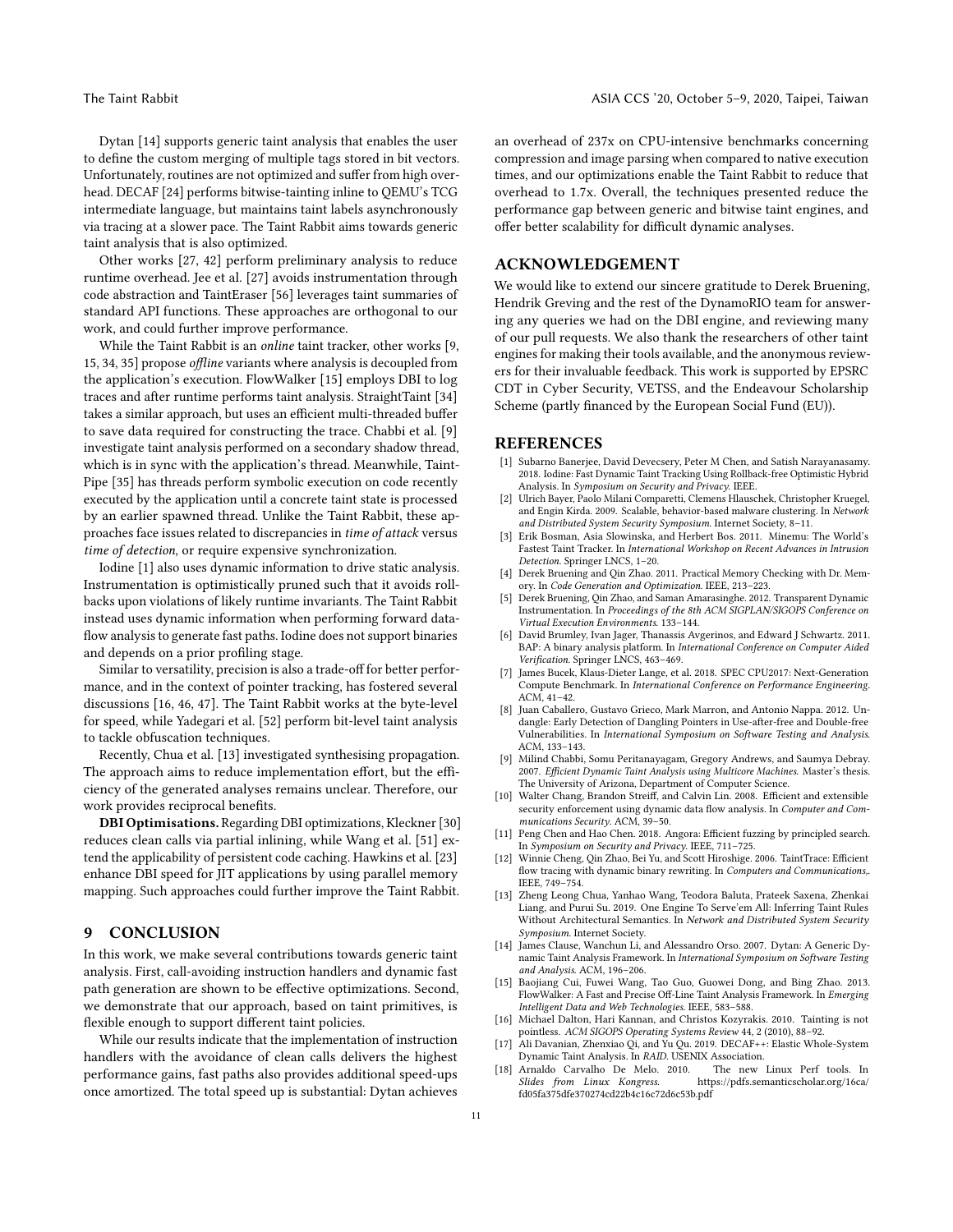- <span id="page-11-29"></span>[19] Brendan Dolan-Gavitt, Patrick Hulin, Engin Kirda, Tim Leek, Andrea Mambretti, Wil Robertson, Frederick Ulrich, and Ryan Whelan. 2016. LAVA: Large-scale Automated Vulnerability Addition. In Symposium on Security and Privacy. IEEE, 110–121.
- <span id="page-11-17"></span>[20] DynamoRIO. 2017. Documentation: Clean Calls. [http://dynamorio.org/docs/](http://dynamorio.org/docs/API_BT.html#sec_clean_call) [API\\_BT.html#sec\\_clean\\_call](http://dynamorio.org/docs/API_BT.html#sec_clean_call)
- <span id="page-11-28"></span>[21] The Apache Software Foundation. [n. d.]. ab – Apache HTTP server benchmarking tool.<https://httpd.apache.org/docs/2.4/programs/ab.html>
- <span id="page-11-26"></span>[22] Brendan Gregg. 2016. The Flame Graph. Commun. ACM 59, 6 (2016), 48–57.
- <span id="page-11-39"></span>[23] Byron Hawkins, Brian Demsky, Derek Bruening, and Qin Zhao. 2015. Optimizing binary translation of dynamically generated code. In Code Generation and Optimization. IEEE, 68–78.
- <span id="page-11-11"></span>[24] Andrew Henderson, Lok Kwong Yan, Xunchao Hu, Aravind Prakash, Heng Yin, and Stephen McCamant. 2017. DECAF: A Platform-Neutral Whole-System Dynamic Binary Analysis Platform. Transactions on Software Engineering 43 (2017), 164–184. Issue 2.
- <span id="page-11-24"></span>[25] Intel. 2014. Intel 64 and IA-32 architectures optimization reference manual. https://www.intel.com/content/dam/www/public/us/en/ [documents/manuals/64-ia-32-architectures-optimization-manual.pdf](https://www.intel.com/content/dam/www/public/us/en/documents/manuals/64-ia-32-architectures-optimization-manual.pdf)
- <span id="page-11-4"></span>[26] Dongseok Jang, Ranjit Jhala, Sorin Lerner, and Hovav Shacham. 2010. An Empirical Study of Privacy-Violating Information Flows in JavaScript Web Applications. In Computer and Communications Security, Vol. 10. ACM, 270–283.
- <span id="page-11-30"></span>[27] Kangkook Jee, Georgios Portokalidis, Vasileios P Kemerlis, Soumyadeep Ghosh, David I August, and Angelos D Keromytis. 2012. A General Approach for Efficiently Accelerating Software-based Dynamic Data Flow Tracking on Commodity Hardware. In Network and Distributed System Security Symposium. Internet Society.
- <span id="page-11-7"></span>[28] Vasileios P Kemerlis, Georgios Portokalidis, Kangkook Jee, and Angelos D Keromytis. 2012. LibDFT: Practical Dynamic Data Flow Tracking for Commodity Systems. In ACM Sigplan Notices, Vol. 47. ACM, 121–132.
- <span id="page-11-9"></span>[29] Wei Ming Khoo. 2012. Taintgrind: A taint-tracking plugin for the Valgrind memory checking tool.<https://github.com/wmkhoo/taintgrind>
- <span id="page-11-37"></span>[30] Reid Kleckner. 2011. Optimization of Naïve Dynamic Binary Instrumentation Tools. Master's thesis. Massachusetts Institute of Technology.
- <span id="page-11-1"></span>[31] David Korczynski and Heng Yin. 2017. Capturing Malware Propagations with Code Injections and Code-Reuse Attacks. In Computer and Communications Security. ACM, 1691–1708.
- <span id="page-11-27"></span>[32] Daniel Leech. 2015. PHPBench. [https://phpbench.readthedocs.io/en/latest/index.](https://phpbench.readthedocs.io/en/latest/index.html#) [html#](https://phpbench.readthedocs.io/en/latest/index.html#)
- <span id="page-11-16"></span>[33] Chi-Keung Luk, Robert Cohn, Robert Muth, Harish Patil, Artur Klauser, Geoff Lowney, Steven Wallace, Vijay Janapa Reddi, and Kim Hazelwood. 2005. Pin: Building Customized Program Analysis Tools with Dynamic Instrumentation. In ACM Sigplan Notices, Vol. 40. ACM, 190–200.
- <span id="page-11-32"></span>[34] Jiang Ming, Dinghao Wu, Jun Wang, Gaoyao Xiao, and Peng Liu. 2016. Straight-Taint: Decoupled Offline Symbolic Taint Analysis. In Automated Software Engineering. ACM, 308–319.
- <span id="page-11-33"></span>[35] Jiang Ming, Dinghao Wu, Gaoyao Xiao, Jun Wang, and Peng Liu. 2015. TaintPipe: Pipelined Symbolic Taint Analysis. In USENIX Security Symposium. 65–80.
- <span id="page-11-15"></span>[36] Nicholas Nethercote and Julian Seward. 2007. Valgrind: A Framework for Heavyweight Dynamic Binary Instrumentation. In ACM Sigplan Notices. ACM, 89-100.
- <span id="page-11-5"></span>[37] James Newsome and Dawn Song. 2005. Dynamic Taint Analysis for Automatic Detection, Analysis, and Signature Generation of Exploits on Commodity Software. In Network and Distributed System Security Symposium. Internet Society,  $3 - 4.$
- <span id="page-11-20"></span>[38] Pin. 2015. Pin 2.14 User Guide. [https://software.intel.com/sites/landingpage/](https://software.intel.com/sites/landingpage/pintool/docs/71313/Pin/html/) [pintool/docs/71313/Pin/html/](https://software.intel.com/sites/landingpage/pintool/docs/71313/Pin/html/)
- <span id="page-11-12"></span>[39] Feng Qin, Cheng Wang, Zhenmin Li, Ho-seop Kim, Yuanyuan Zhou, and Youfeng Wu. 2006. Lift: A Low-overhead Practical Information Flow Tracking System for Detecting Security Attacks. In Microarchitecture. IEEE, 135–148.
- <span id="page-11-3"></span>[40] Sanjay Rawat, Vivek Jain, Ashish Kumar, Lucian Cojocar, Cristiano Giuffrida, and Herbert Bos. 2017. VUzzer: Application-aware Evolutionary Fuzzing. In Network and Distributed System Security Symposium. Internet Society, 1–14.
- <span id="page-11-10"></span>[41] Florent Saudel and Jonathan Salwan. 2015. Triton: A Dynamic Symbolic Execution Framework. In Symposium sur la sécurité des technologies de l'information et des communications. SSTIC, 31–54.
- <span id="page-11-23"></span>[42] Prateek Saxena, R Sekar, and Varun Puranik. 2008. Efficient Fine-grained Binary Instrumentation with Applications to Taint-tracking. In Code Generation and Optimization. ACM, 74–83.
- <span id="page-11-25"></span>[43] Jonathan L Schilling. 2003. The Simplest Heuristics May be the Best in Java JIT Compilers. ACM Sigplan Notices 38, 2 (2003), 36–46.
- <span id="page-11-0"></span>[44] Edward J Schwartz, Thanassis Avgerinos, and David Brumley. 2010. All You Ever Wanted to Know about Dynamic Taint Analysis and Forward Symbolic Execution (but Might have been Afraid to Ask). In Symposium on Security and Privacy. IEEE, 317–331.
- <span id="page-11-14"></span>[45] Fermin J Serna. 2012. The Info Leak Era on Software Exploitation. Black Hat USA.
- <span id="page-11-34"></span>[46] Asia Slowinska and Herbert Bos. 2009. Pointless Tainting? Evaluating the Practicality of Pointer Tainting. In European Conference on Computer systems. ACM,

61–74.

- <span id="page-11-35"></span>[47] Asia Slowinska and Herbert Bos. 2010. Pointer Tainting Still Pointless (But We All See the Point of Tainting). ACM SIGOPS Operating Systems Review 44, 3 (2010), 88–92.
- <span id="page-11-8"></span>[48] Manolis Stamatogiannakis, Paul Groth, and Herbert Bos. 2014. Looking Inside the Black-box: Capturing Data Provenance using Dynamic Instrumentation. In International Provenance and Annotation Workshop. Springer LNCS, 155–167.
- <span id="page-11-18"></span>[49] Gang-Ryung Uh, Robert Cohn, Bharadwaj Yadavalli, Ramesh Peri, and Ravi Ayyagari. 2006. Analyzing Dynamic Binary Instrumentation Overhead. In Workshop on Binary Instrumentation and Applications.
- <span id="page-11-6"></span>[50] Philipp Vogt, Florian Nentwich, Nenad Jovanovic, Engin Kirda, Christopher Kruegel, and Giovanni Vigna. 2007. Cross Site Scripting Prevention with Dynamic Data Tainting and Static Analysis. In Network and Distributed System Security Symposium, Vol. 2007. Internet Society, 12.
- <span id="page-11-38"></span>[51] Wenwen Wang, Pen-Chung Yew, Antonia Zhai, and Stephen McCamant. 2016. A General Persistent Code Caching Framework for Dynamic Binary Translation (DBT). In USENIX Annual Technical Conference. USENIX Association, 591–603.
- <span id="page-11-36"></span>[52] Babak Yadegari and Saumya Debray. 2014. Bit-level taint analysis. In Source Code Analysis and Manipulation. IEEE, 255–264.
- <span id="page-11-13"></span>[53] Heng Yin and Dawn Song. 2010. TEMU: Binary Code Analysis via Whole-system Layered Annotative Execution. Technical Report UCB/EECS-2010-3. EECS Department, University of California, Berkeley.
- <span id="page-11-2"></span>[54] Heng Yin, Dawn Song, Manuel Egele, Christopher Kruegel, and Engin Kirda. 2007. Panorama: Capturing System-wide Information Flow for Malware Detection and Analysis. In Computer and Communications Security. ACM, 116–127.
- <span id="page-11-22"></span>[55] Qin Zhao, Derek Bruening, and Saman Amarasinghe. 2010. Umbra: Efficient and Scalable Memory Shadowing. In Code Generation and Optimization. ACM, 22–31.
- <span id="page-11-31"></span>[56] David Yu Zhu, Jaeyeon Jung, Dawn Song, Tadayoshi Kohno, and David Wetherall. 2011. TaintEraser: Protecting Sensitive Data Leaks using Application-level Taint Tracking. ACM SIGOPS Operating Systems Review 45, 1, 142–154.

# APPENDIX

<span id="page-11-19"></span>

Figure 7: Peformance of clean call and inline instruction execution counters. The inline optimization is turned on/off via DynamoRIO's **-opt\_cleancall** option.

<span id="page-11-21"></span>Listing 1: An instruction handler of LibDFT. It propagates taint for an instruction, e.g., **add**, where two registers are sources and one is also the destination. Shadow memory, representing the bit flags of the registers, is stored in **vcpu**.

| 1   static void PIN_FAST_ANALYSIS_CALL<br>2   r2r_binary_opl(thread_ctx_t *thread_ctx, uint32_t dst, uint32_t |
|---------------------------------------------------------------------------------------------------------------|
|                                                                                                               |
| $\leftrightarrow$ src) {                                                                                      |
| 3 thread_ctx->vcpu.gpr[dst] $ $ = thread_ctx->vcpu.gpr[src];<br>4 $\Big\}$                                    |
|                                                                                                               |
|                                                                                                               |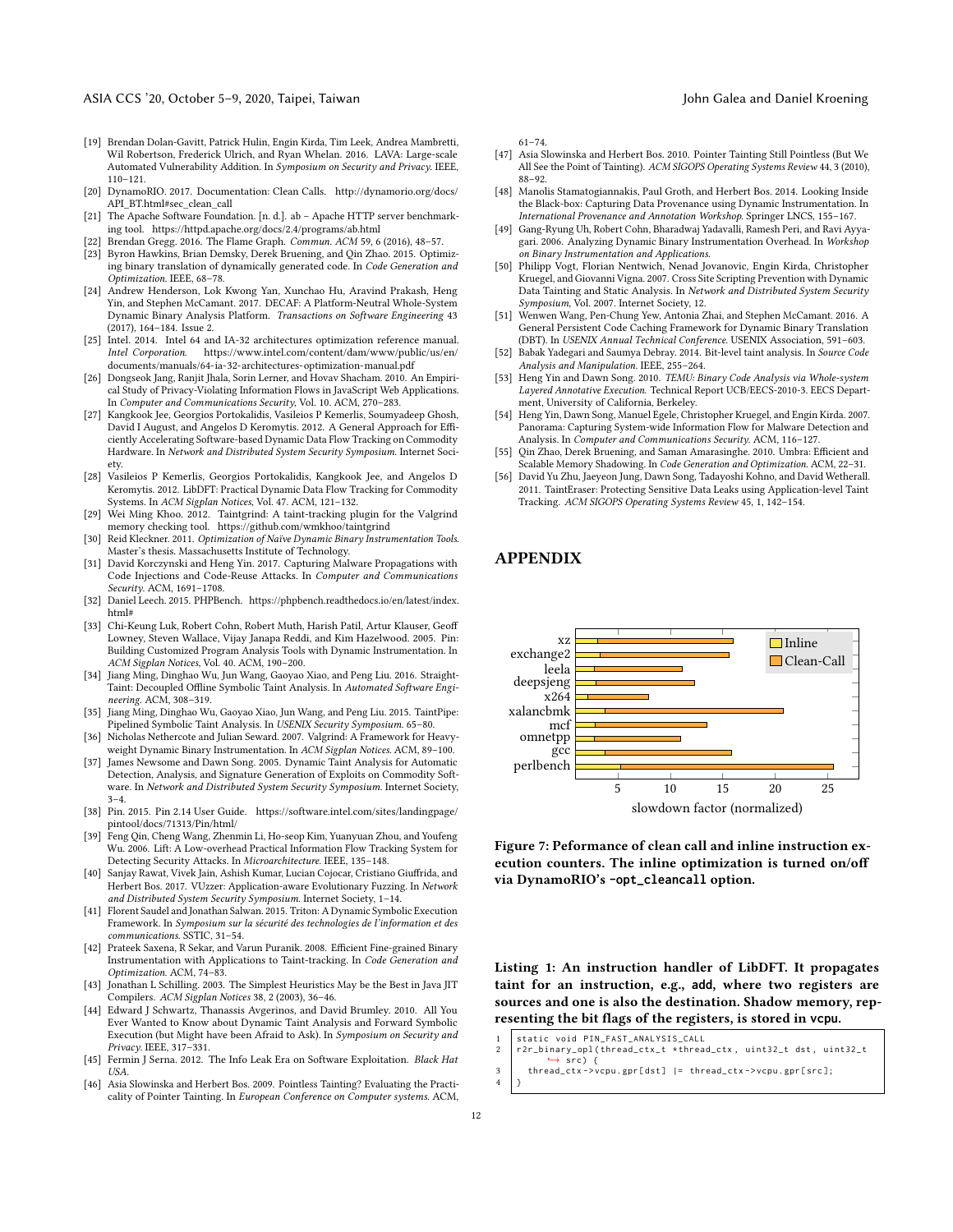| <b>Algorithm 3:</b> Pointer tracking propagation $[8]$   |
|----------------------------------------------------------|
| <b>Data:</b> Taint labels $s_1$ and $s_2$                |
| <b>Result:</b> Taint label d                             |
| 1 if $s_1$ = UNTAINT and $s_2$ = UNTAINT then            |
| $2 \mid d \leftarrow 0;$                                 |
| 3 else if $s_1 \neq UNTAINT$ and $s_2 \neq UNTAINT$ then |
| $4 \mid d \leftarrow 0;$                                 |
| 5 else if $s_1 \neq UNTAINT$ then                        |
| 6 $d \leftarrow s_1$ ;                                   |
| 7 else                                                   |
| $\mathbf{s}$ $d \leftarrow s_2;$                         |
| 9 end                                                    |
| 10 return $d$ :                                          |

<span id="page-12-1"></span><span id="page-12-0"></span>Listing 2: An instruction handler of DataTracker. Propagation performs union operations on the sets associated with each source byte (lines 5–8). The function **set\_union** is called via **tag\_combine** at line 13.

```
1 static void PIN_FAST_ANALYSIS_CALL<br>2 r2r_binary_opl(thread_ctx_t *threa
       2 r2r_binary_opl ( thread_ctx_t * thread_ctx , uint32_t dst , uint32_t
                 \leftrightarrow src)
 \frac{3}{4}4 ...
5 RTAG[dst][0] = tag_combine(dst_tag[0], src_tag[0]);<br>6 RTAG[dst][1] = tag_combine(dst_tag[1], src_tag[1]);<br>7 RTAG[dst][2] = tag_combine(dst_tag[2], src_tag[2]);
  6 RTAG [ dst ][1] = tag_combine ( dst_tag [1] , src_tag [1]) ;
7 RTAG [ dst ][2] = tag_combine ( dst_tag [2] , src_tag [2]) ;
 8 RTAG[dst][3] = tag_combine(dst_tag[3], src_tag[3]);
 <sub>9</sub>
\begin{array}{c} 10 \\ 11 \end{array}11 std :: set < uint32_t > tag_combine ( std :: set < uint32_t > const & lhs ,
                    ,→ std :: set < uint32_t > const & rhs ) {
12 std::set<uint32_t> res;<br>13 std::set_union(lhs.begi
13 std::set_union(lhs.begin(), lhs.end(),<br>
14 rhs.begin(), rhs.end(),
14 rhs. begin (), rhs. end ()<br>15 std:: inserter (res. res
                                     std::inserter(res, res.begin());
16
```


<span id="page-12-2"></span>

| Data: ID dst, ID src1, Integer opnd_size                                                       |  |  |  |  |  |  |  |
|------------------------------------------------------------------------------------------------|--|--|--|--|--|--|--|
| 1 for $i \leftarrow 0$ to opnd_size - 1 do                                                     |  |  |  |  |  |  |  |
| 2   $src\_label_1 \leftarrow lookup\_label(src_1 + i);$                                        |  |  |  |  |  |  |  |
| $\vert$ $\vert$ dst_label $\leftarrow$ src_dst <sub>primitive</sub> (src_label <sub>1</sub> ); |  |  |  |  |  |  |  |
| $set\_label(dst + i, dst\_label);$<br>4                                                        |  |  |  |  |  |  |  |
| <sub>5</sub> end                                                                               |  |  |  |  |  |  |  |

|                         | <b>Algorithm 5:</b> Over-Approx. Tainting via $src \rightarrow dst$                                             |
|-------------------------|-----------------------------------------------------------------------------------------------------------------|
|                         | <b>Data:</b> ID dst, ID src <sub>1</sub> , Integer opnd size                                                    |
|                         | 1 meet label <sub>1</sub> $\leftarrow$ UNTAINT;                                                                 |
|                         | 2 for $i \leftarrow 0$ to opnd_size - 1 do                                                                      |
|                         | $\begin{aligned} \text{a} \quad   \quad label \leftarrow \text{lookup\_label}(\text{src}_1 + i); \end{aligned}$ |
| $\overline{\mathbf{4}}$ | $\vert$ meet_label <sub>1</sub> $\leftarrow$ meet <sub>primitive</sub> (meet_label <sub>1</sub> , label)        |
| <sub>5</sub> end        |                                                                                                                 |
|                         | 6 for $i \leftarrow 0$ to opnd_size - 1 do                                                                      |
|                         | $\tau$   dst_label $\leftarrow$ src_dst <sub>primitive</sub> (meet_label <sub>1</sub> );                        |
| $\bf{8}$                | set_label( $dst + i$ , $dst\_label$ );                                                                          |
| 9 end                   |                                                                                                                 |

<span id="page-12-4"></span><span id="page-12-3"></span>Figure 8: Perf [\[18\]](#page-10-10), along with Flame Graphs [\[22\]](#page-11-26), aided the profiling of the Taint Rabbit. Flame Graphs are stack-based diagrams designed to visualise frequent code traces where width represents the degree of presence in samples. The figure illustrates a recording of the Taint Rabbit on **perlbench**. Most of the flames are caused by basic block instrumentation. Meanwhile, the flat area represents execution in the DBI's code cache. Its dominance is a positive result as time is not being heavily spent on instrumentation (only 2% in this recording). Unfortunately, symbols required for generating the flames are not available as this code is JIT'ed. However, during development, the use of flame graphs helped discover a bottleneck related to faults and shadow memory. Moreover, we identified frequent code execution by mapping instruction addresses reported by perf with basic block information found in DynamoRIO debug logs as well as through disassembly via an attached debugger. This is not ideal, and therefore supporting code cache symbols and better profiling visualization pose as technical windows of opportunity for future work.



Figure 9: Performance of PinNull on Pin 2.14 and 3.7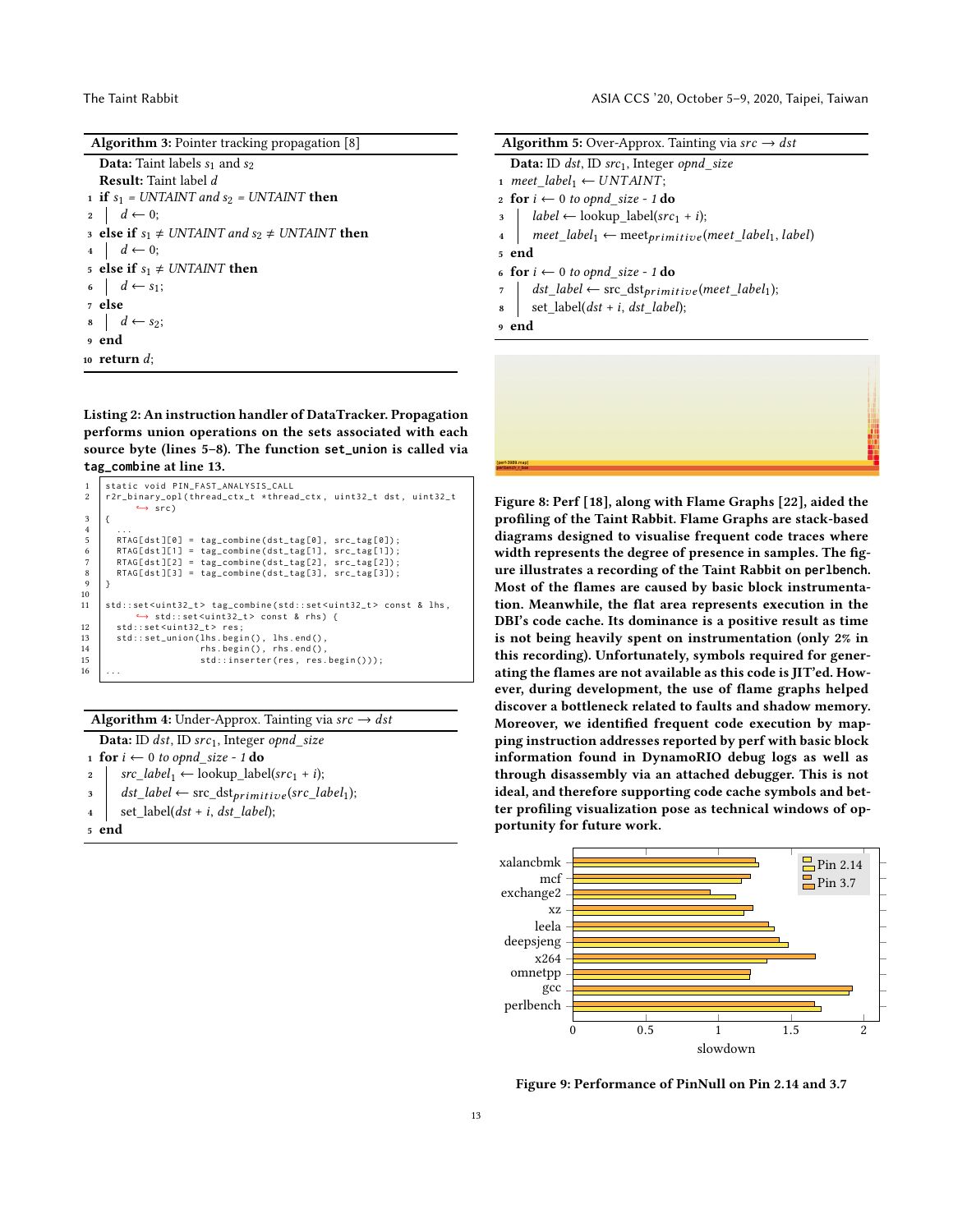<span id="page-13-0"></span>Table 4: The list of instructions that the Taint Rabbit supported at the time of experimentation. Instructions, such as **jmp** and **prefetchnta**, which have no effect on taint propagation are not listed. Most of the missing instructions relate to floating-point and AVX. We plan to add support for additional instructions, and therefore this list may not reflect its current state.

| add       | or        | adc       | sbb       | and        | sub        | xor      | inc     | dec     | push    | pop      |
|-----------|-----------|-----------|-----------|------------|------------|----------|---------|---------|---------|----------|
| imul      | call      | mov       | lea       | xchg       | cwde       | cdq      | leave   | rdtsc   | cmovo   | cmovno   |
| cmovb     | cmovnb    | CMOVZ     | cmovnz    | cmovbe     | cmovnbe    | cmovs    | cmovns  | cmovp   | cmovnp  | cmov1    |
| cmovnl    | cmovle    | cmovnle   | punpcklbw | punpcklwd  | punpckldg  | packsswb | pcmpgtb | pcmpgtw | pcmpgtd | packuswb |
| punpckhbw | punpckhwd | punpckhda | packssdw  | punpcklgdg | punpckhqdq | movd     | movq    | movdqu  | movdga  | pshufw   |
| pshufd    | pshufhw   | pshuflw   | pcmpegb   | pcmpeqw    | pcmpegd    | seto     | setno   | setb    | setnb   | setz     |
| setnz     | setbe     | setnbe    | sets      | setns      | setp       | setnp    | setl    | setnl   | setle   | setnle   |
| shld      | shrd      | cmpxchg   | movzx     | bsf        | bsr        | movsx    | xadd    | pextrw  | bswap   | psrlw    |
| psrld     | psrlq     | paddq     | pmullw    | pmovmskb   | pminub     | pand     | pmaxub  | pandn   | psraw   | psrad    |
| pmulhuw   | pmulhw    | movntdg   | pminsw    | por        | pmaxsw     | pxor     | psllw   | pslld   | psllq   | pmaddwd  |
| psubb     | psubw     | psubd     | psubg     | paddb      | paddw      | paddd    | psrldg  | pslldg  | rol     | ror      |
| rcl       | rcr       | shl       | shr       | sar        | not        | neg      | mul     | div     | idiv    | movups   |
| movupd    | movlps    | movlpd    | movaps    | andps      | andpd      | andnps   | andnpd  | orps    | orpd    | xorps    |
| xorpd     | movs      | rep movs  | stos      | rep stos   | lddgu      | pshufb   | palignr | lzcnt   | pcmpeqq | movntdqa |
| packusdw  | pcmpgtq   | pminsd    | pminuw    | pminud     | pmaxsb     | pmaxsd   | pmaxuw  | pmaxud  | pmulld  | pextrb   |
| pextrd    | xgetby    | movq2dq   | movdg2g   | tzcnt      | pext       |          |         |         |         |          |

<span id="page-13-1"></span>Table 5: Overview of the taint engines that are considered in our experimental comparison. <sup>a</sup>BAP Pin-Traces assigns a special constant integer value to handle taint merging. $^b$ In practice, the Taint Rabbit can overall be seen as an over-approximate taint engine, but it is a hybrid as instructions are handled precisely when possible.

| <b>Taint Engine</b><br>Granularity<br>Meta-Data |      | Union Operator         | Approximation  | DBI Platform |             |
|-------------------------------------------------|------|------------------------|----------------|--------------|-------------|
| LibDFT $[28]$                                   | Byte | Bit/Byte               | <b>Bitwise</b> | Under        | Pin         |
| Triton $[41]$                                   | Byte | Bool                   | Bitwise        | Over         | Pin         |
| Dytan $[14]$                                    | Byte | Bit-Vector             | Generic        | Under        | Pin         |
| DataTracker [48]                                | Byte | Set.                   | Set Union      | Under        | Pin         |
| DataTracker-EWAH [40]                           | Byte | Compressed Set         | Set Union      | Under        | Pin         |
| <b>BAP-Pin Traces</b> [6]                       | Byte | 32-Bit Unsigned Offset | Set to $top^a$ | Over         | Pin         |
| Taintgrind [29]                                 | Byte | Bit                    | <b>Bitwise</b> | Under        | Valgrind    |
| DECAF [24]                                      | Bit  | <b>Bit</b>             | <b>Bitwise</b> | Precise      | <b>OEMU</b> |
| Dr. Memory [4]                                  | Byte | 2 Bits                 | <b>Bitwise</b> | Under        | DynamoRIO   |
| <b>Taint Rabbit</b>                             | Byte | 32-Bit Word            | Generic        | $Hvbrid^b$   | DynamoRIO   |

#### Table 6: Dynamic Fast Path Generation

<span id="page-13-2"></span>

| App.      | $%$ BB<br>Instrum. | Avg.<br>BB Size. | Avg. Instr<br>Elided.                                                                                                                                                                                                                                                                                                                                                              | Gen. | $# FP$ # Revert | None FP | $#$ Exec. $#$ Exec.  | # Exec.<br>Full | FP Gen.<br>Timeline | Exec. FP<br>Timeline    |
|-----------|--------------------|------------------|------------------------------------------------------------------------------------------------------------------------------------------------------------------------------------------------------------------------------------------------------------------------------------------------------------------------------------------------------------------------------------|------|-----------------|---------|----------------------|-----------------|---------------------|-------------------------|
| perlbench |                    |                  | 81.0% 4 1                                                                                                                                                                                                                                                                                                                                                                          | 2009 | 1255            |         | 2.77E9 3.43E9 1.53E6 |                 |                     |                         |
| mcf       | 82.3%              | 5                | $4\phantom{.00000}\phantom{.0000}\phantom{.0000}\phantom{.0000}\phantom{.0000}\phantom{.0000}\phantom{.0000}\phantom{.0000}\phantom{.0000}\phantom{.0000}\phantom{.0000}\phantom{.0000}\phantom{.0000}\phantom{.0000}\phantom{.0000}\phantom{.0000}\phantom{.0000}\phantom{.0000}\phantom{.0000}\phantom{.0000}\phantom{.0000}\phantom{.0000}\phantom{.0000}\phantom{.0000}\phant$ | 281  | 92              | 3.42E9  | 4.03E9               | 9.32E7          |                     | فيناء فانا أتقافلك احمه |
| xalanchmk | 81.2%              | $\overline{4}$   | 3                                                                                                                                                                                                                                                                                                                                                                                  | 213  | 57              |         | 3.51E9 3.14E9        | 1.43E9          |                     |                         |
| exchange2 | 81.2%              | 5                | $\overline{4}$                                                                                                                                                                                                                                                                                                                                                                     | 791  | 245             | 3.82E9  | 5.19E7               | 1.67E9          |                     | البران زايا الزائلسامية |